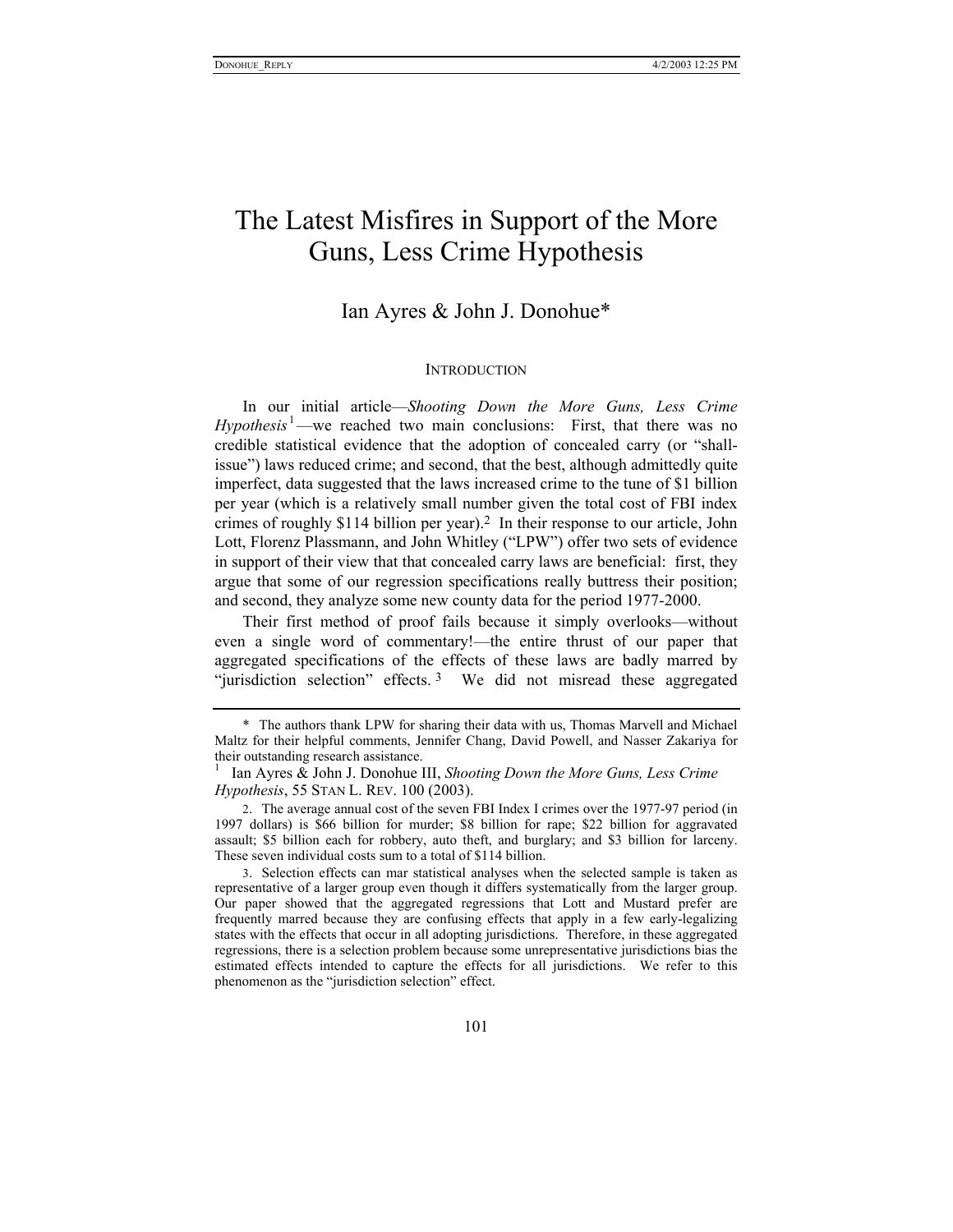estimates, as LPW suggest; we simply showed that the LPW claims based on these aggregated estimates are inaccurate and misleading. The data at every turn rejects the idea that concealed carry laws passed in different jurisdictions have a uniform impact on crime. Therefore, the results of disaggregated regressions must, counter to LPW's claim, be taken as a more authoritative assessment of the overall impact of concealed carry laws.[4](#page-1-0)

Their second method of proof fails because LPW seriously miscoded their new county data set in ways that irretrievably undermine *every* original regression result that they present in their reply. As a result, the new LPW regressions must simply be disregarded. Correcting LPW's empirical mistakes once again shows that the "More Guns, Less Crime" hypothesis is without credible statistical support.

Amidst all the tables and figures, all the regressions and tests of statistical significance, we strongly suspect that readers of our initial paper and the reply by LPW will be confused about the seemingly contradictory findings. Therefore, in this response we will try to clear away as much brush as possible to clarify exactly where the two papers disagree. Part I of this response shows why the aggregate specifications preferred by LPW are infected by a jurisdictional selection problem. Part II then shows how the more appropriate disaggregated specifications tend to show that concealed carry laws are associated with *higher* rates of crime. Finally, Part III then shows how this is all the more true if more years of data are correctly analyzed.<sup>5</sup> The bottom line is that since all of their new evidence is fatally flawed, the LPW response essentially rests on interpreting some of our aggregated regressions in a way that we extensively argued should not be done. Since LPW never respond to our arguments on this point, we have not been moved to change any of the opinions that we previously advanced[.6](#page-1-2)

<span id="page-1-2"></span>

<span id="page-1-0"></span><sup>4.</sup> Not surprisingly, because of the inadequacy of these crime models, there will be random influences that mar individual state-specific estimates. We contend that averaging the state-specific estimates will yield a more accurate picture than the aggregated estimates that LPW prefer, since the latter have all of the defects of the state-specific estimates, but lack their virtue of avoiding the severe selection bias.

<span id="page-1-1"></span><sup>5.</sup> Given the limited space we have been given for our reply, we are not able to provide a point by point refutation to all the items mentioned by LPW. In a separate paper, however, which is available on the web, we engage in a more detailed response to LPW. *See* Additional Comments on The Reply of Lott, Plassmann, and Whitley, *at*  www.law.yale.edu/ayres/.

<sup>6.</sup> We do confess error on one small point, though. We stated in a footnote that the nightmare scenario of the unlawful shooting death of a sixteen-year-old Japanese exchange student on his way to a Halloween party was not mentioned by Lott and Mustard. *See* Ayres & Donohue, supra note 1, at 105 n.12. We should have said that, although they mentioned the incident in passing, Lott and Mustard inaccurately stated that the killing was not found to be "unlawful." *See* John R. Lott, Jr. & David B. Mustard, *Crime, Deterrence, and Right-to-Carry Concealed Handguns*, 26 J. LEGAL STUD. 1, 2-3 (1997).. Although the killer was not convicted of criminal homicide in that case, he was deemed to have acted tortiously and a substantial civil judgment was levied against him, as our footnote 12 noted. Ayres & Donohue, *supra* note 1, at 105 n.12 Hence, the shooting was indeed "unlawful." Although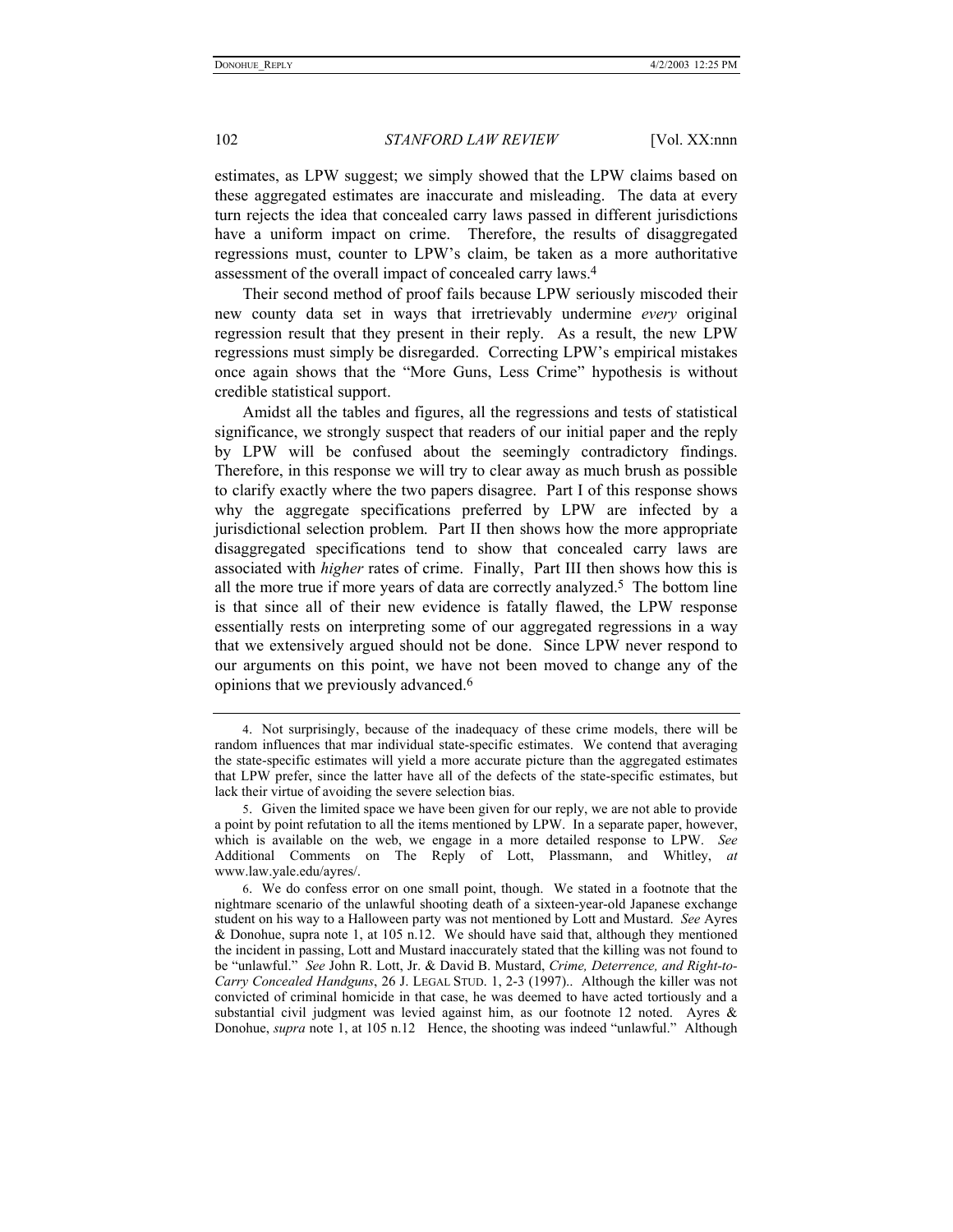#### I. THE DATA STRONGLY REJECTS AGGREGATE SPECIFICATIONS

<span id="page-2-3"></span>Our initial paper provided three strong indications why states were likely to have very divergent impacts from passing the shall-issue law. First, a simple inspection of graphs suggested that states who by happenstance passed the law in the mideighties were likely to show a more beneficial impact from the law than states that passed later in the nineties. Second, one sees very different results if one looks at the early adopters versus those adopting after 1991. If one runs either the basic aggregated regressions on the period from 1991–1999  $(AD<sup>7</sup>$  Table  $4<sup>8</sup>$  $4<sup>8</sup>$  $4<sup>8</sup>$ ) or the same regression over the full period while simply dropping the early passing states (as we discuss below), one sees a dramatically more deleterious impact of the law. Third, the wild gyrations in aggregate year-by-year impacts of the law as the composition of covered states changes suggests markedly different jurisdiction-specific impacts that should be controlled for by a more disaggregated regression specification.

### A. *The Raw Crime Data Does Not Support a Claim That Crime Fell More in States Adopting Concealed Carry Laws*

Although our initial paper presents results from over 700 regressions, an important part of the story comes through in just a few pictures. Even a quick examination of our initial AD Figures  $1a-1f^9$  $1a-1f^9$  shows that, for every crime category, the period from 1985–1992 was a bad spell. During this period crime was rising very rapidly, and, particularly for murder, this increase was noticeably greater for the states that never adopted concealed carry laws. Lott and Mustard's analysis has used statistical models to argue that the greater crime increases of the nonadopting states in this period resulted from their failure to adopt concealed carry laws. Indeed, they emphasize that others who have looked at the data *over this same period* have also found that the nonadopting states had greater crime increases than the adopting states.<sup>10</sup>

<span id="page-2-2"></span>

we had actually pointed this out to John Lott prior to the publication of the original Lott and Mustard paper, the error was not corrected.

<span id="page-2-0"></span><sup>7.</sup> To help readers identify the appropriate Tables and Figures, we will add "AD" and "LPW" prefixes to refer to tables and figures from the original Ayres & Donohue paper and the Lott,Plassmann & Whitley response in this issue, respectively.

<span id="page-2-1"></span><sup>8</sup> *See* Ayres & Donohue, *supra* note 1, at [page] tbl.4. <sup>9</sup> *See id,* at [page] figs.1a-1f.

<sup>10.</sup> While LPW contend that "most studies" have supported their work, it should be noted that they and David Mustard wrote five of the ten supporting studies that they cite in their first footnote. *See* John R. Lott, Jr., Florenz Plassmann & John Whitley, *Confirming More Guns, Less Crime,* 55 STAN. L. REV 100 (2003). Of the remaining four studies, the author of one—Michael Maltz—strongly insists that there is no credible evidence to support the more guns, less crime thesis, E-mail from John Donohue, Professor, Stanford Law School, to Michael Maltz, Professor, Department of Criminal Justice, University of Illinois at Chicago (Jan. 19, 2003); *see also infra* note 45, and the other three studies look only at the period through 1992 and/or use only the aggregated models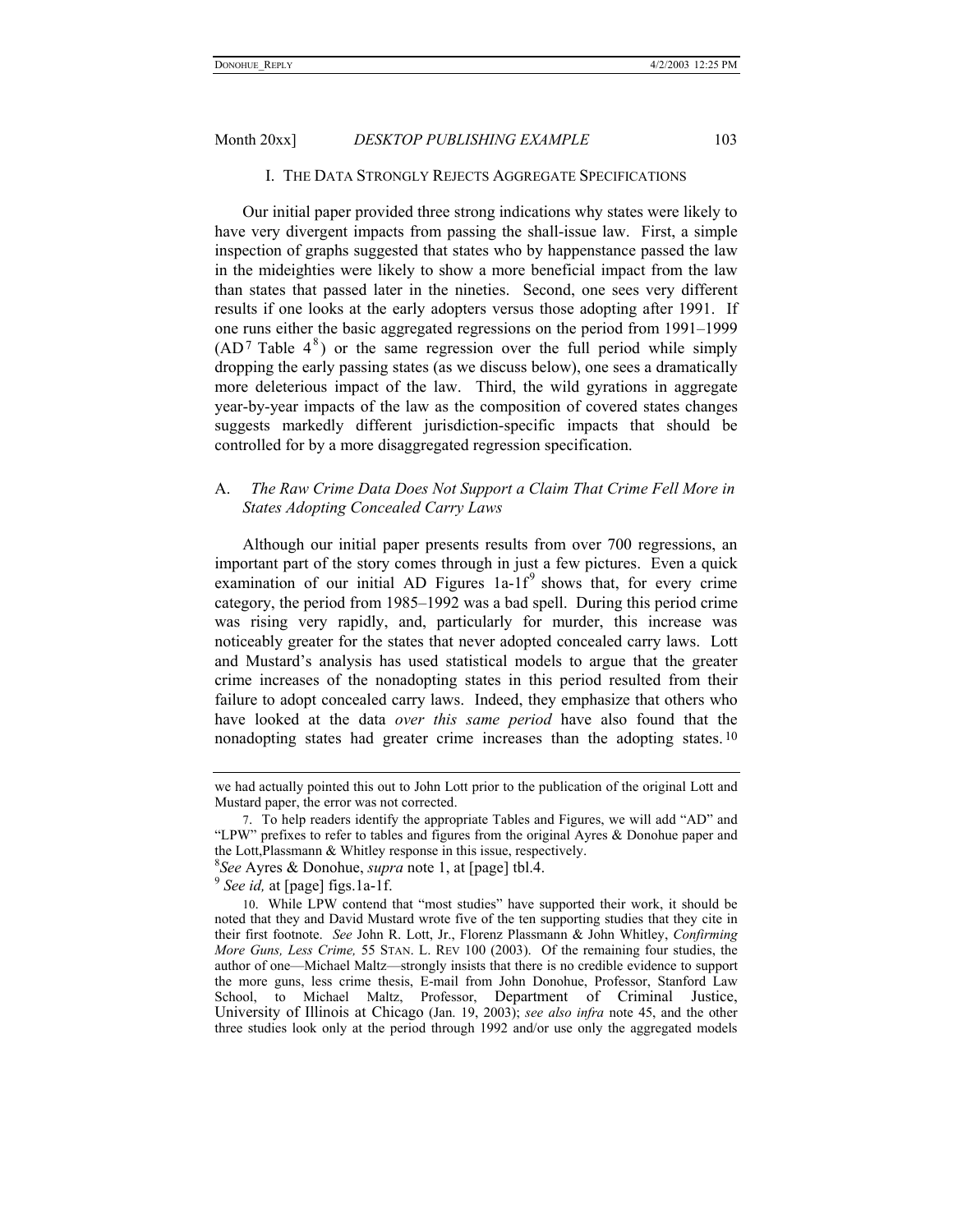However, the story changes after 1992. Crime starts falling everywhere, and it falls even more in the nonadopting states than in the adopting states. This is inconvenient for the Lott and Mustard hypothesis. We have argued that the initial Lott and Mustard study—relying on data that ended in 1992—only came to the conclusion that it did because the immense crack-induced crime epidemic of the late 1980s hit states with large urban centers harder than the more rural, more Republican states that adopted concealed carry laws during this period. When the crack problem subsided, the nonadopting states, which had previously looked bad relative to the adopters, began looking much better. In the early 1990s, violent crime was substantially lower in the eight states that adopted concealed carry laws in the 1980s than in the twenty-two states that had never adopted these laws (except for rape, which was about the same in the two sets of states in the early 1990s). By the end of the 1990s, violent crime was at the same level *or lower* in the twenty-two nonadopting states (and substantially lower for rape). We suspect that most independent scholars will now realize that the Lott and Mustard 1977-1992 regression results suffered from serious omitted variable bias, and that it was this bias that drove Lott and Mustard's initial findings.

Looking over the entire period from 1977–1999, crime fell more in states that *did not* adopt concealed carry laws than in states that did. This is true for *every* crime category, except murder where there was essentially no difference in the change in crime rates in adopting and nonadopting states $11$ .

## B. *Using Aggregate Regressions, the Estimated Effect of Concealed Carry Laws in Later Adopting States Suggests a Highly Deleterious Impact*

To confirm that the early legalizers look very different from the late adopters, we reran our original AD Table  $3<sup>12</sup>$  $3<sup>12</sup>$  $3<sup>12</sup>$ , which presents the basic aggregated regressions that LPW favor, while simply dropping out the early legalizers from the analysis (states adopting concealed carry laws prior to 1992). If concealed carry laws really did have the crime-reducing effect that

that we show to be problematic. Moreover, a sizeable array of other studies has also raised considerable doubts about the more guns, less crime hypothesis. We cited five of them in footnote 3 of our article, but there are others and more on the way. The latest of which we are aware is Tomislav V. Kovandzic & Thomas B. Marvell, Right-to-Carry Concealed Handguns and Violent Crime: Crime Control Through Gun Decontrol?, *available at* http://papers.ssrn.com/paper.taf?abstract\_id=321820. This paper uses panel data for 58 Florida counties from 1980 to 2000 to examine the effects on violent crime from increases in the number of people with concealed carry permits, rather than relying purely on a dummy measuring the presence of a concealed carry law. The authors "find little evidence that the law reduces or increases violent crime."  $Id$ , at 2.

<span id="page-3-0"></span><sup>&</sup>lt;sup>11</sup> See Ayres & Donohue, *supra* note 1, at [page] figs.1a–1f, and *id.*,at [page] tbl.1, line 2, which present a simple panel data model with state and year fixed effects and no other explanatory variables.

<span id="page-3-1"></span><sup>12</sup> *See id.* at [page] tbl.3.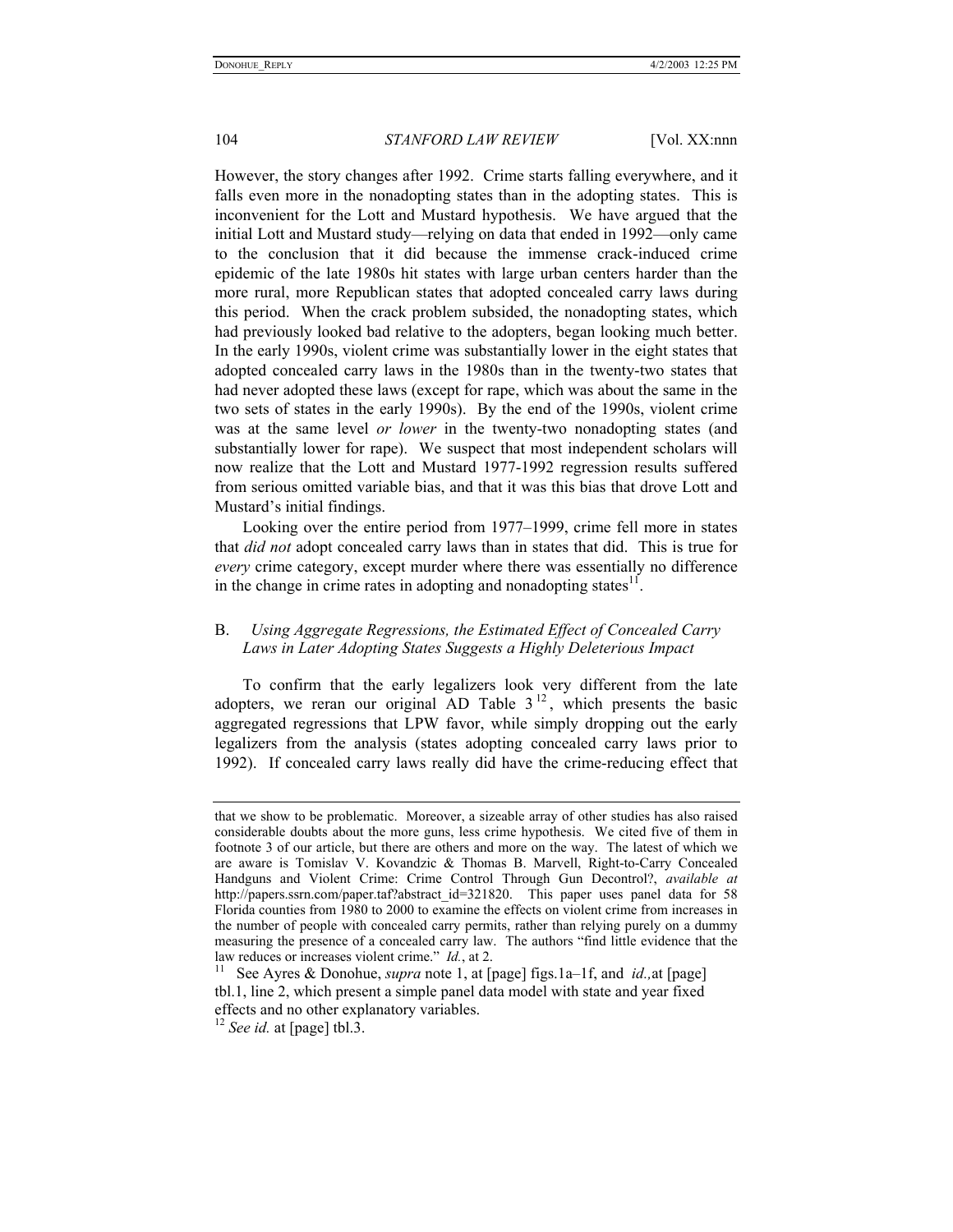they claim, it should show up when we simply drop out the pre-1992 early legalizers (a total of eleven jurisdictions under Vernick coding and twelve under Lott coding).[13](#page-4-0)

However, doing so for the state data with and without state fixed trends which we present as Table 1 in this reply<sup>14</sup>—reveals overwhelmingly positive coefficients suggesting large and statistically significant *increases* in crime. It would be hard to find a set of regressions results that were less supportive of the more guns, less crime hypothesis. All the evidence correlates concealed carry laws adopted after 1991 with *higher* rates of crime. Of course, the positive estimates are probably unrealistically large in these modified regressions for the same reason that unrealistically large negative coefficients were obtained by Lott and Mustard in their original analyses that ended in 1992: nonpassing states in the early period had a bigger run up in crime induced by the problem of crack, which made the adopting states look good by comparison, but when crime started falling in the 1990s it fell more in the nonadopting crack-plagued states making the adopting states of the 1990s look worse than they probably really were.

In light of the evidence that aggregated regressions of the type that Lott and Mustard favor yield estimates that the concealed carry laws overwhelmingly *increased* crime for states adopting after 1991 (when we simply drop the pre-1992 adopters). LPW will have to take their choice, either the differences are real, in which case the post-1991 concealed carry laws are driving up crime, or they are spurious, resulting from the influence of crack or some other extraneous factor that remains uncontrolled for in their models. In either event, we have further support for the view that the aggregated results are improperly combining very different estimated effects across the adopting states (and perhaps more evidence that crack cocaine drives the ostensible declines in crime in the early legalizing states).

<span id="page-4-0"></span><sup>13.</sup> Thomas Marvell has also pointed out that he has some disagreements with both the Lott and Vernick coding of the dates of passage of concealed carry laws for six states. He indicates that the proper dates for these six are: Louisiana (96), Maine (80), New Hampshire (94), Texas (95), Utah (95), and West Virginia (88). E-mail from John Donohue, Professor, Stanford Law School, to Thomas Marvell, Justec Research (Mar. 5, 2003). Moreover, Marvell states that neither North Dakota nor Indiana has a true shall-issue law, since both laws allow for discretionary refusals to award concealed carry permits. *Id.* Fortunately, the various different codings of dates of adoption of the concealed carry laws seem not to heavily influence any of the findings. 14 *See infra* tbl.1.

<span id="page-4-1"></span>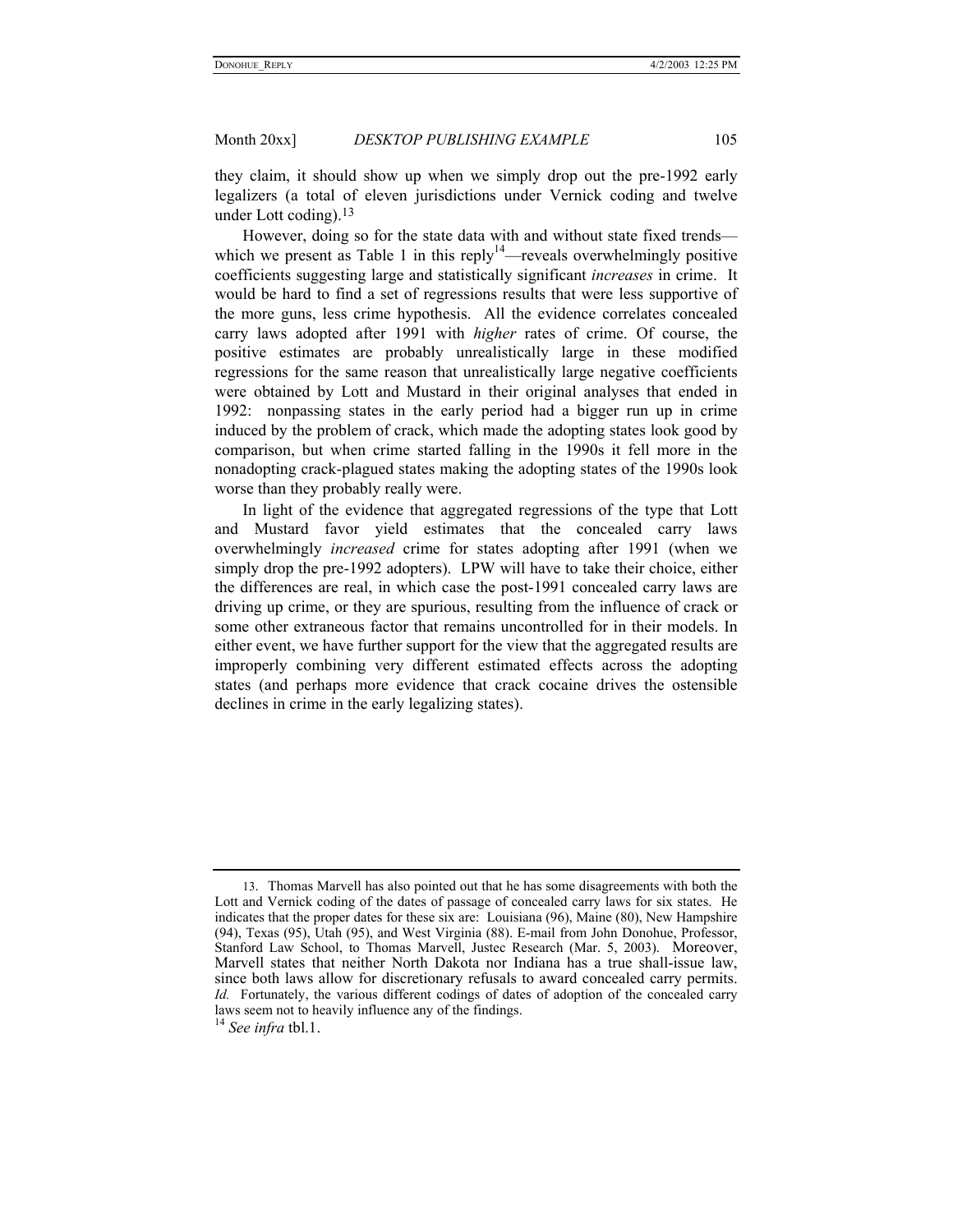C. *The Serious Selection Effect Occurs in the Aggregated Models Because in the First Few Years After Adoption all Adopting States Enter into the Estimated Effect of the Law, but Successively Fewer States Enter into the Longer Term Effects; Steps that Address the Selection Effect Problem Invariably Undermine the Lott and Mustard Hypothesis*

The serious flaw in the aggregated estimates of the effect of concealed handguns using the Lott and Mustard-type regressions can be seen by examining the year-by-year estimates of the effects of concealed carry laws in AD Figures 3a-3i[.15](#page-5-0) These figures essentially highlight a twelve-year period extending from eight years prior to adoption to three years after adoption for which relatively complete data is available for all of the states adopting concealed carry laws.[16](#page-5-1) Looking at that period for all nine crime categories leaves one with no reason to think that these state laws lowered crime.

Three full calendar years after adoption, visual inspection suggests two patterns: First, for murder, robbery, property crime, auto theft, burglary, and larceny, crime is above the pre-passage low that occurred two or three years prior to adoption (suggesting only a regression to the mean phenomenon);<sup>17</sup> and, second, for violent crime, rape, and aggravated assault, crime simply continues along a prepassage trend, suggesting no effect. Outside the shaded area of these figures, one sees unreliable movements in the estimated effects from which LPW try to tell a story of law-induced drops in crime. Rather than providing useful information about the impact of these laws, these unreliable movements are the product of selection effects as later-adopting states increasingly drop out of the postpassage estimates (as shown in AD Table  $7^{18}$ ).

The wild gyrations in the year-by-year estimates in the later years are

<span id="page-5-0"></span><sup>15.</sup> *See* Ayres & Donohue, *supra* note 1, at [page] figs.3a-3i. The year-by-year estimates are temporally disaggregated and allow the data to choose the yearly pre and postadoption crime patterns controlling for state and year fixed effects, rather than imposing the greater structure of the dummy variable, spline, or hybrid models. All four of these approaches assume that the response to the law is identical for each adopting jurisdiction the jurisdictional aggregation assumption—which leads to only a single estimated effect across all jurisdictions (at any point in time). This assumption is rejected by standard statistical tests, which explains why the state-specific estimates vary so much across jurisdictions, and why jurisdictional aggregation can be so problematic when not all states influence a particular estimated effect at a certain point in time (the selection effect problem).

<span id="page-5-1"></span><sup>16.</sup> We have complete data for all adopting jurisdictions over the period eight years before to three years after adoption with only one exception—there is no data for Maine in the period from eight to five years prior to adoption using the Vernick coding of the date of adoption of the concealed carry law. If we do not use the Vernick coding, though, we have complete data for all adopting jurisdictions over that entire period.

<span id="page-5-2"></span><sup>17.</sup> LPW properly consider crime rates that merely return "to their prelaw lows" to be evidence of mean reversion. *See* Lott, Plassmann & Whitley, *supra* note 10, at 117. For murder and robbery, the reversion is incomplete since after three years, crime remained above the low in the three years prior to adoption.

<span id="page-5-3"></span><sup>18</sup> Ayres & Donohue, *supra* note 1, at [page] tbl.7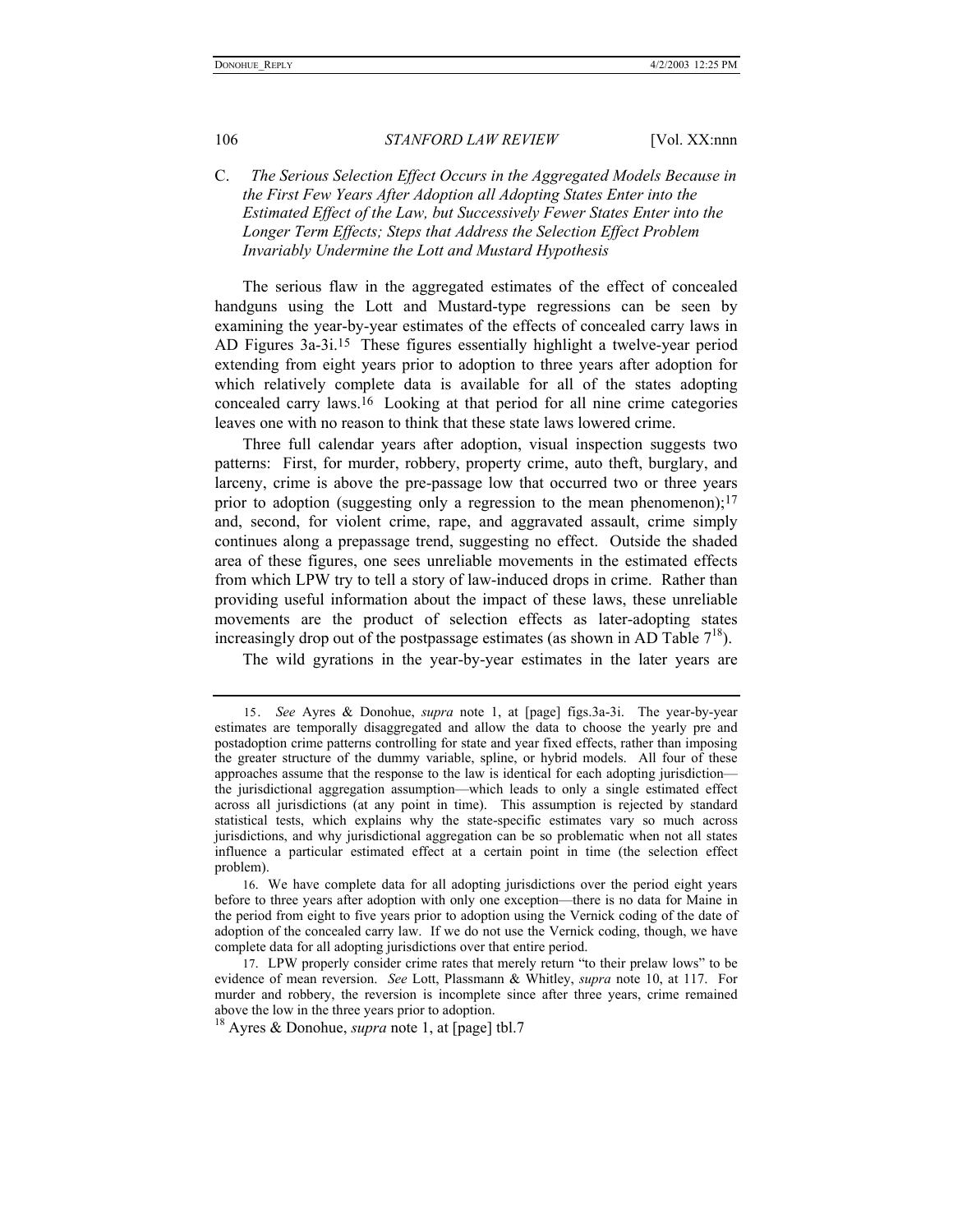solely the product of the changing mix of states being tested. The reported results for eleven or more years after passage measure the results of only Maine, North Dakota, South Dakota, Utah, and Florida. The main payoff of these graphs is again just to show that any aggregated analysis is flawed. Disaggregated (state specific) analysis is necessary to see the real variation in crime that the data is trying to imperfectly reflect in the aggregated year-specfic analysis. To control for this jurisdiction selection effect in a more systematic way than our visual inspection of AD Figures 3, we ran a regression that limits the estimate of the effect of the law to the period with the most complete data from eight years prior to three years after adoption. When this is done, the concealed carry laws lead to *increases (or no effect)* in violent crime, murder, robbery, property crime, auto theft, burglary, and larceny. No clear picture emerges of the effect on the other two crimes (rape and aggravated assault) since some models predict increases or no effect, and others predict  $decreases<sup>19</sup>$ .

LPW point to our initial AD Figures  $3a^{20}$  (robbery) and  $3b^{21}$  (murder) as evidencing a drop in crime induced by the adoption of concealed carry laws, and completely ignore our argument that the apparent drop is purely the product of a selection effect. This is remarkable in that one usually expects a response to address the main arguments of the original paper, but even more so because of their one-sided invocation of the selection effect problem. Specifically, they explicitly try to take advantage of the selection effect to argue that the ostensible jump in the murder rate after thirteen years should not be taken as evidence against their thesis. Referencing this upward jump, they state:

The increase between years thirteen and fourteen is . . . more apparent than real. The real 'increase' is actually not due to any sudden change in Maine's crime rates, but due to the fact that other states are included in calculating the crime rate for year thirteen, while only Maine is used for year fourteen.<sup>[22](#page-6-3)</sup>

The specific point that LPW make is wrong in that Maine is not the sole state until the fifteenth year. In year fourteen Maine, North Dakota, and South Dakota all influence the estimated effect of the law. The general point they make, however, is correct, although they utterly fail to understand its importance. The selective dropping out of states from the estimated effect of the law generates all of the ostensible crime drop that they cheer for years four– thirteen (after adoption). To repeat their phrase, this effect is "more apparent than real." $23$  In their Section 1C, they also try to credit the out-year data as evidence of a drop in rape and aggravated assault, but the same selection effect

<span id="page-6-0"></span><sup>19</sup> *See* Ayres & Donohue, *supra* note 1, at [page] tbl.8. 20 *Id.* at [page] fig.3a. 21 *Id.* at [page] fig.3b.

<span id="page-6-1"></span>

<span id="page-6-2"></span>

<span id="page-6-4"></span><span id="page-6-3"></span><sup>22</sup>**.** Lott, Plassmann & Whitley, *supra* note 10, at 106. 23 *Id.*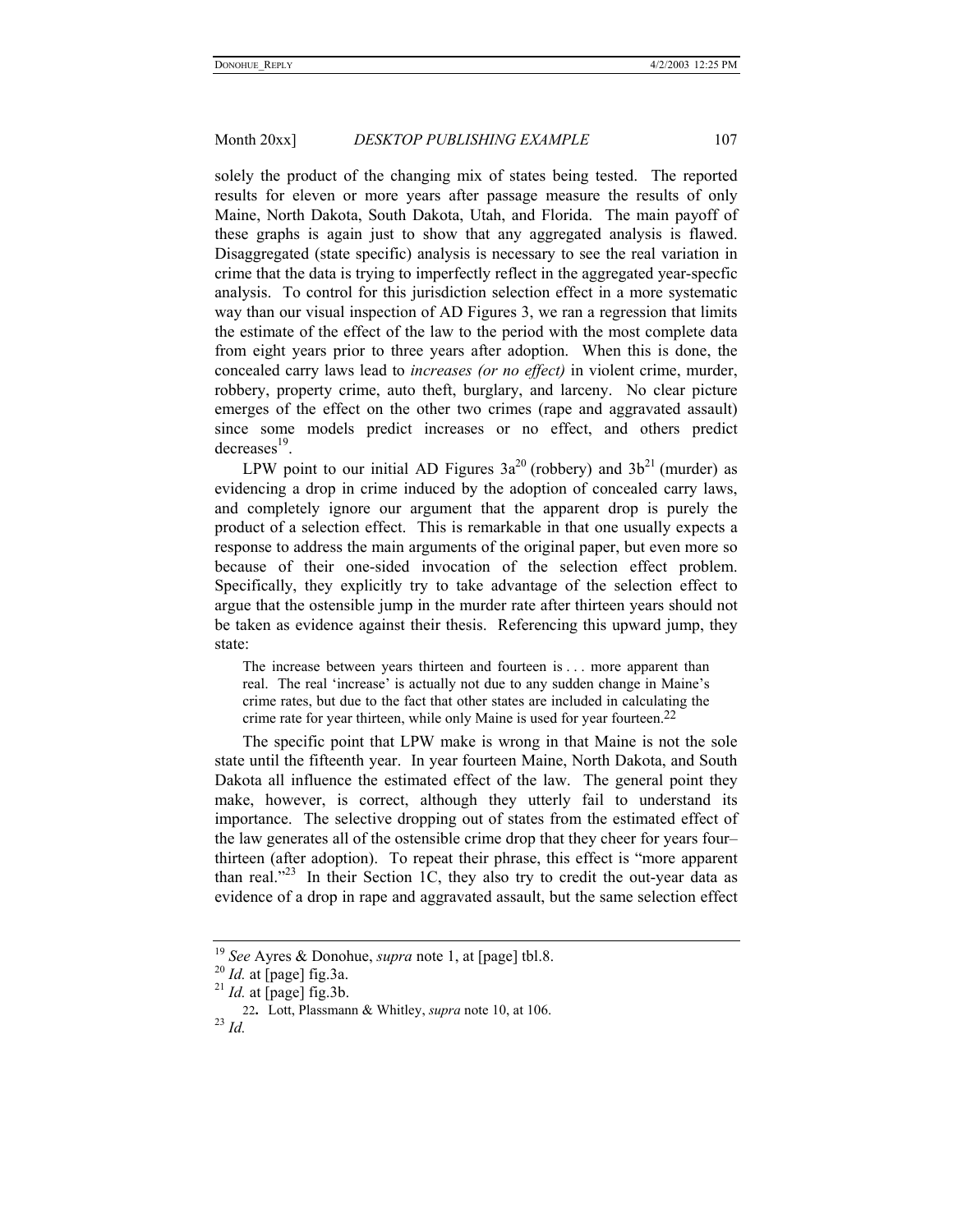argument undermines this attempt. We would suggest that LPW take another look at two tables in our original paper: AD Table  $7^{24}$ , which illustrates how the sample of states driving the aggregated estimated effects shrinks dramatically four years after adoption; and AD Table  $8^{25}$ , which shows that when one looks at the period of most complete data from eight years before passage to three years after passage, there is considerable evidence of crime increase and no robust evidence of any decline associated with the adoption of a concealed carry law[.26](#page-7-2)

This same jurisdictional selection effect mars *all* of the aggregate regression specifications. While the aggregated results (found either in AD Tables 10 and 11 for county data or AD Table 3 for state data<sup>27</sup>) may appear superficially supportive of the Lott and Mustard thesis in that murder, rape, robbery, and burglary seem to be dropping with the passage of the law (even as property crimes are rising), they are similarly the product of the serious jurisdiction selection effect problem that marred the AD Table 3 results<sup>28</sup>: once the late-adopting states drop out of the aggregated estimates, one is no longer comparing a consistent set of states across time.

But even if LPW were correct in ignoring the importance of this selection effect problem, the year-by-year analysis would still not provide solid support for the more guns, less crime hypothesis. Indeed, the picture that LPW paint of falling crime many years after adoption of concealed carry laws is not supported for four out of five violent crimes when the year-by-year estimates are generated while controlling for pre-existing state crime trends. To see this, Figures 1a-1e of this reply<sup>29</sup> recreate the five violent crime graphs of AD Figure  $3^{30}$  while super-imposing the year-by-year estimates that emerge when we control for state trends. The first thing to note is that, when one looks at the

<span id="page-7-4"></span>

<span id="page-7-5"></span>

<span id="page-7-0"></span><sup>24</sup> *See* Ayres & Donohue, *supra* note 1, at [page] tbl.7. 25 *See id.* at [page] tbl.8.

<span id="page-7-1"></span>

<span id="page-7-2"></span><sup>26.</sup> Of course, this is the answer to all of their claims in their Section 1D. The (temporally disaggregated but jurisdictionally aggregated) year-by-year breakdown—which they assert provides "a much more accurate picture of changing crime patterns"—actually shows why all the jurisdictionally aggregated models they rely on so heavily are misspecified. It is not, as LPW Figure 2 suggests that crime is dropping so sharply a number of years after passage, making a linear approximation inappropriate. It is because the selection effect of states dropping out of the aggregated estimated effect of the law leads to the misspecification. *See* Lott, Plassmann & Whitley, *supra* note 10, at 107-10. Once again, AD Table 8 provides the evidence on the most consistent data comparing all states over the four years prior to passage and the three years after (and only missing Maine for the period from minus eight to minus five), and the evidence for the "More Guns, Less Crime" theory evaporates when apples and apples are being compared. *See* Ayres & Donohue, *supra* note 1, at [page] tbl.8. Note that another way to address the selection effect problem is to look at the state-specific estimates, which again suggest the laws predominantly *increase* crime.

<span id="page-7-3"></span><sup>&</sup>lt;sup>27</sup> See Ayres & Donohue, *supra* note 1, at [pages] tbls.3, 10,11.<br><sup>28</sup> *Id.* at [page] tbl.3.<br><sup>29</sup> See infra figs.1a-1f.<br><sup>30</sup> Ayres & Donohue, *supra* note 1, at [page] fig.3.

<span id="page-7-6"></span>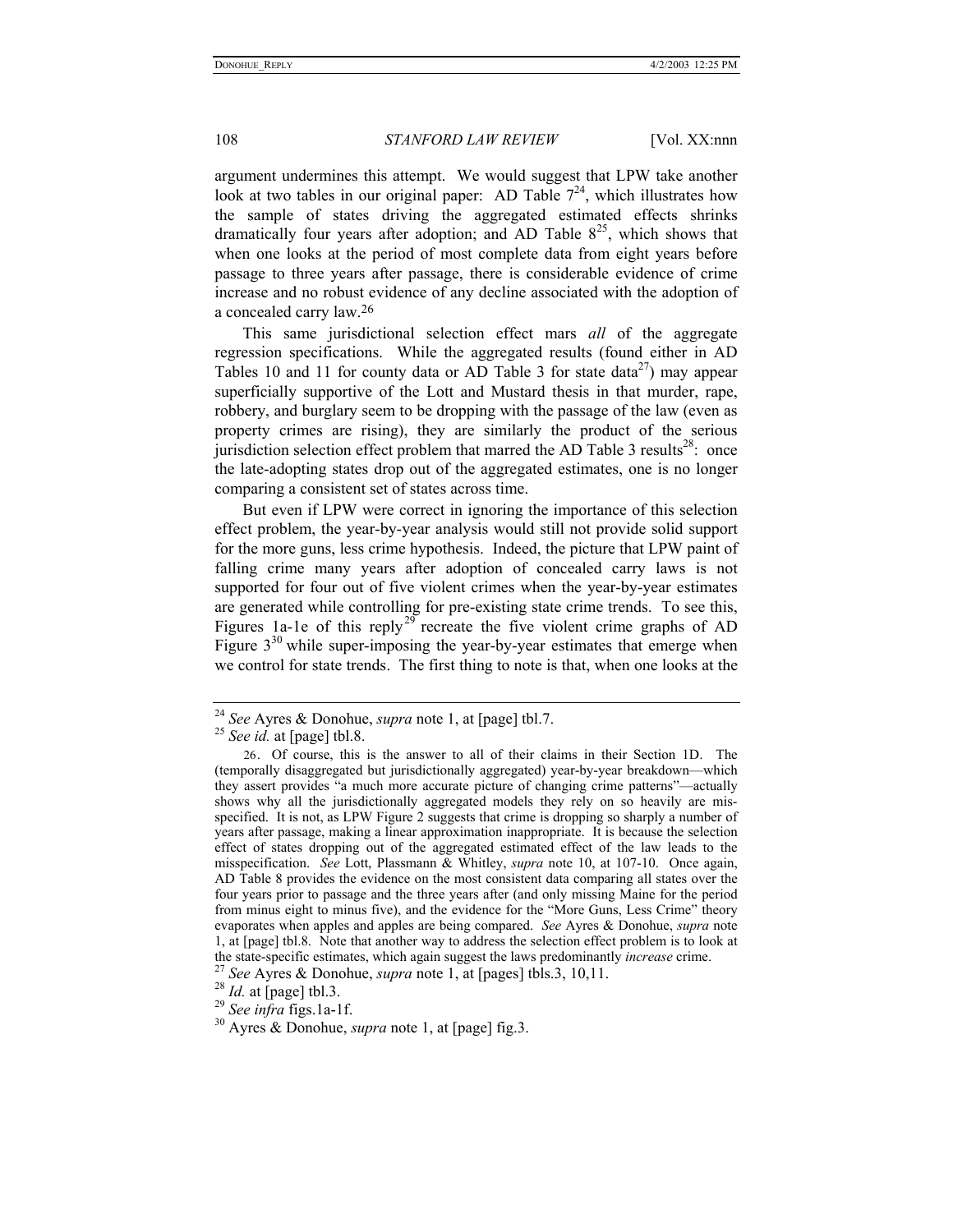period of most complete data (from eight year prior to three years after adoption of the concealed carry laws), controlling for state trends yields results that are either similar to the results without such controls or further strengthen the case against the more guns, less crime hypothesis. Second, even if one ignores the selection effect problem by relying on the results beyond three years after adoption, as LPW do, the year-by-year estimates show violent crime increases in four out of five cases when we control for state trends. Specifically, violent crime, rape, aggravated assault, and robbery show no sign of the drop in crime that LPW emphasize.<sup>31</sup> Do these results signal massive increases in violent crime in the wake of adoption of concealed carry laws? Although the logic of LPW's analysis would dictate this conclusion, we would caution against that interpretation in light of the selection effect problem. Instead, point 1 seems sounder–controlling for state trends provides further ammunition against the more guns, less crime hypothesis over the period from eight years prior to three years after adoption of concealed carry laws.

In sum, there are many reason to be skeptical of the LPW assumption that concealed carry laws had an identical (dampening) effect on crime in every adopting jurisdiction. A simple inspection of graphs charting crime across time, our regressions excluding early adopters or limiting the analysis to the 1991-1999 period, and our year-by-year regressions all led us to conclude that modeling an aggregate state effect was inappropriate. The natural response is to estimate a less-constrained specification that allows the regression to test for state-specific impacts.

### II. THE DISAGGREGATED REGRESSIONS SHOW THAT CONCEALED CARRY LAWS TEND TO INCREASE CRIME

We did just this: We ran regressions on the less constrained state-specific hybrid model. This jurisdictionally disaggregated model massively rejected the Lott and Mustard assumption of a uniform effect of the law across all states.<sup>32</sup>

<span id="page-8-0"></span> $31$  The ostensible drop in crime beyond the third full year after adoption appears stronger for murder when controlling for state trends, as shown in Figure 1b. The bottom line is that the year-by-year results that LPW trumpet are not robust to the inclusion of state trends. If state trends should be included in the analysis, then either concealed carry laws increase every violent crime except murder, or the statistical models are generating spurious results (perhaps because of the omitted variable problem of crack, which had a greater impact on murder than any other crime. Thus, the potentially must unreliable result is the only one (of five) that supports the LPW thesis.

<span id="page-8-1"></span><sup>32.</sup> LPW do attempt to provide state-specific estimates, although they use a linearspline model, rather than our less constrained hybrid model. Since our statistical tests rejected this model, we found this choice puzzling. However, as we discuss below, they mis-defined some of their variables, which messed up all of their own regressions, so their claims about their state-specific spline models should be ignored (at least until all their errors are corrected).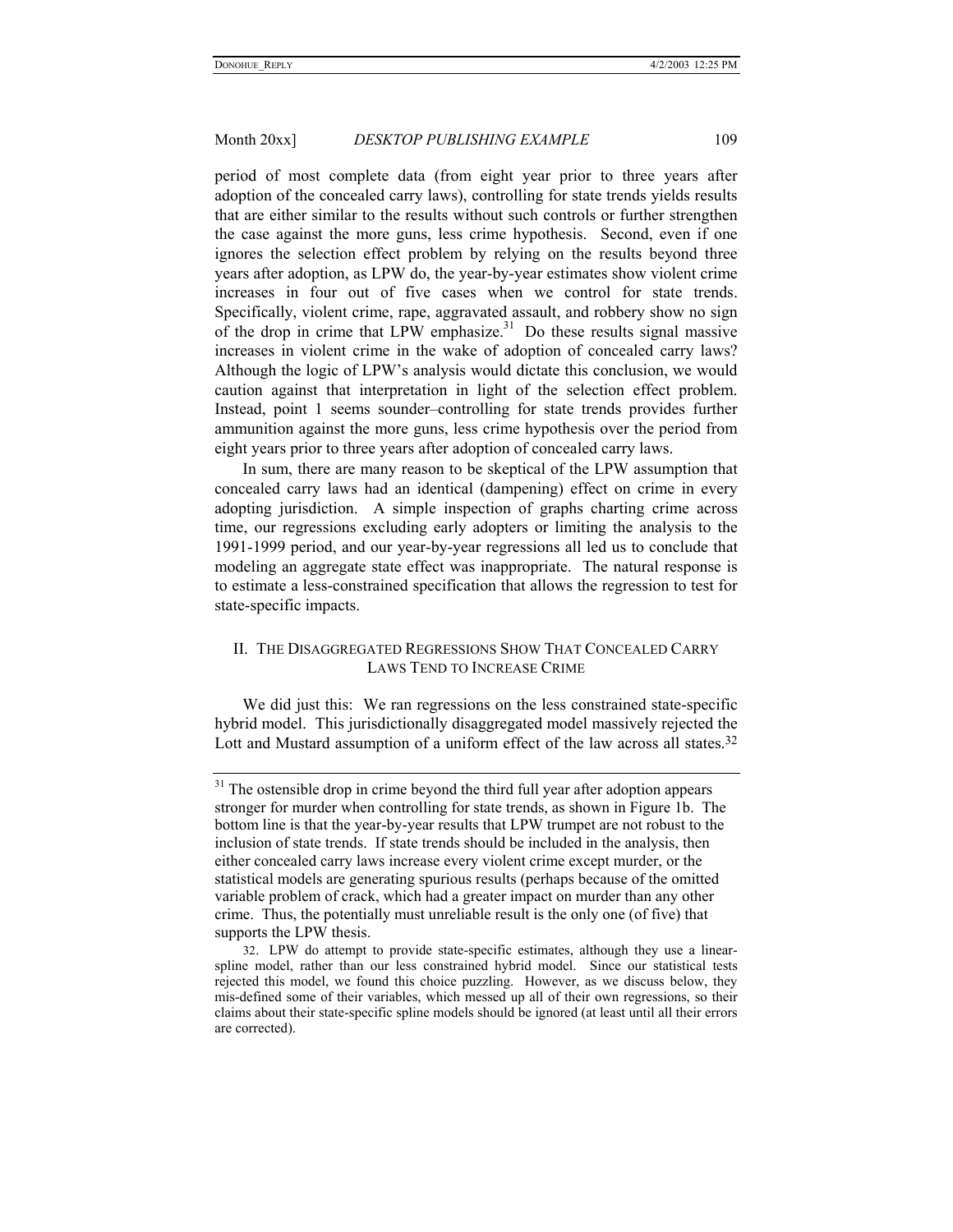To be specific, standard statistical tests (measuring the better fit of the lessconstrained disaggregated regressions) formally rejected the aggregate specifications in  $AD$  Tables 10 and  $11^{33}$  that Lott and Mustard prefer. Therefore, it is more appropriate to rely on the regressions estimating the more general state-specific estimates (AD Tables 12 and  $13^{34}$  $13^{34}$  $13^{34}$ ). [35](#page-9-2) These disaggregated regressions directly solve the jurisdiction selection problem because they do not attempt to combine the diverging impacts of different jurisdictions into a single estimate of the laws' impact.

When we estimated these state-specific effects, we found substantially less support for LPW's crime-reduction hypothesis. For every crime category, substantially more of the resulting state-specific estimates show estimated *increases* in crime following the adoption of these laws than show decreases (and the disparity is even greater if one limits the analysis to statistically significant estimates). Moreover, when these state-specific county estimates are converted into dollar values (AD Table  $14^{36}$ ), the effect of adoption of concealed carry laws using our preferred hybrid model is to *increase* the overall cost of crime by roughly \$1 billion (AD Table  $15^{37}$ ).

LPW suggest that our disaggregated hybrid model may be mis-specified if there is a downward curve in crime rates following adoption of concealed carry laws<sup>38</sup>. Ironically, this problem would be, if anything, more severe for their spline specification, as opposed to our less constrained hybrid specification. But the correct response to the potential problem of fitting a line to a curve is

<span id="page-9-5"></span><span id="page-9-4"></span>

<span id="page-9-0"></span><sup>33</sup> Ayres & Donohue, *supra* note 1, at [page] tbls.10, 11. 34 *Id.* at [page] tbls.12, 13.

<span id="page-9-1"></span>

<span id="page-9-2"></span><sup>35.</sup> This jurisdictional selection effect problem undermines their similar LPW Table 1 and 2 analyses. See Lott, Plassmann & Whitley, *supra* note 10, at [page] tbls.1,2. For example, LPW Table 1 averages together the monetary impact of five different nowdiscredited aggregate specifications together with two preferable state-specific specifications. *Id* at [page] tbl.1. Nonetheless, LPW seem to think that all seven estimates (the five aggregated estimates that we have rejected as well as the two disaggregated statespecific estimates that we prefer) are equally valid, which leads them to take the average of the seven estimates (four of which show crime decreases and three of which show crime increases). We could hardly agree with this approach for all the reasons we have set forth in our paper. If one has five unreliable estimates and two better ones, is it really good practice to take the average of all seven numbers as your best estimate? The bottom line is that four of the five aggregated estimates show declines in crime, while the two state-specific estimates that avoid the problems of the aggregated models show increases in crime of over \$1 billion per year. Until LPW can convince us why we should give equal weight to statistical models that are rejected by standard statistical tests and that show obvious signs of mis-specification because of the serious selection effects as states drop out of the postpassage estimates, we simply have no reason to average across the seven estimates. The two state-specific estimates both show that concealed carry laws are associated with *increased* crime, and these estimates are clearly preferable to the flawed aggregated estimates.<br><sup>36</sup> Ayres & Donohue, *supra* note 1, at [page] tbl.14.

<span id="page-9-3"></span>

<sup>&</sup>lt;sup>37</sup> Id. at [page] tbl.15.<br><sup>38</sup> *See* Lott, Plassmann & Whitley, *supra* note 10, at 109 fig.2.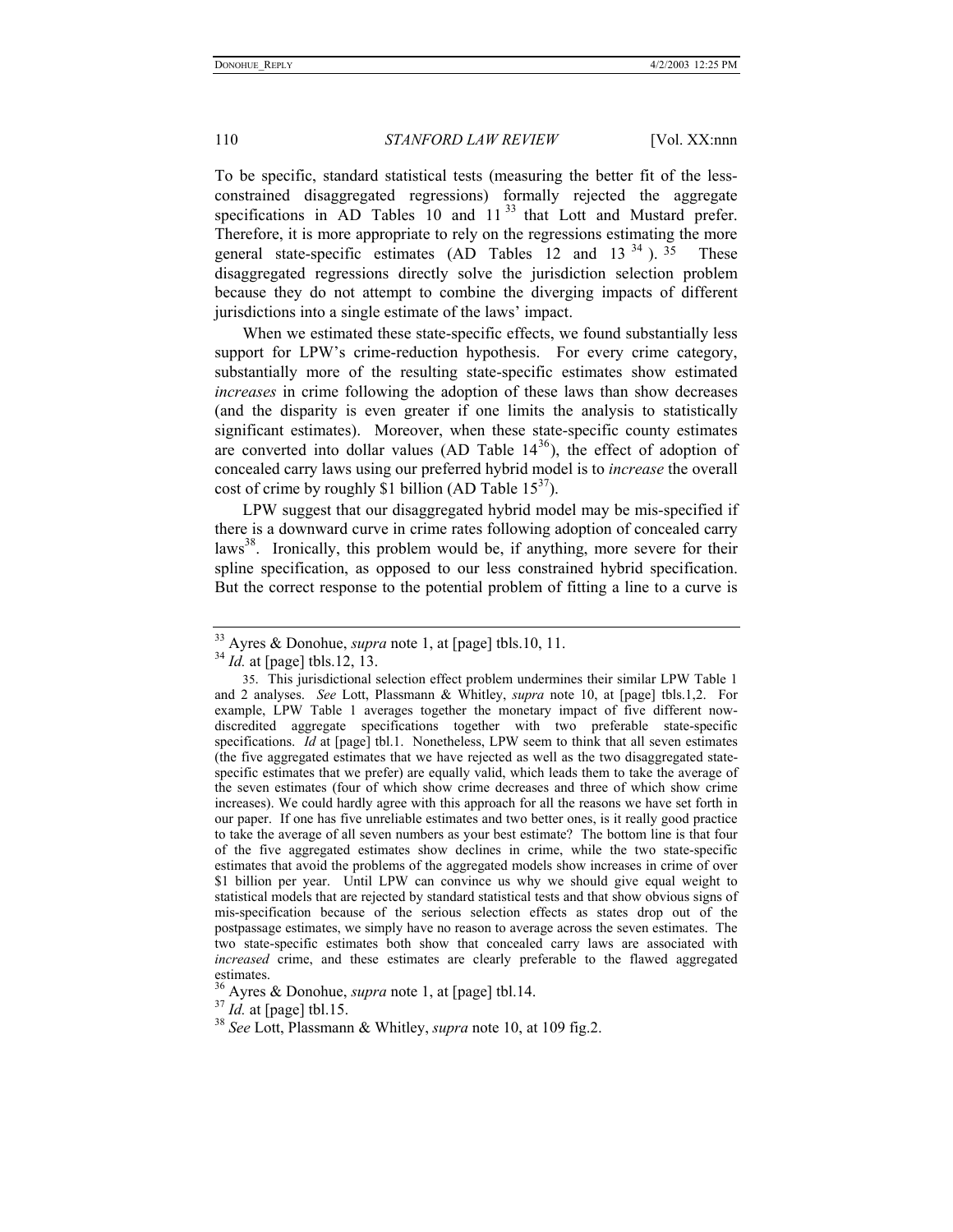not to assume away the problem by fiat (by constraining the direct effect to be zero, as their spline model does) but rather to go to a less constrained specification and let the data tell us whether the implicit constraints of the linear hybrid specification are rejected. The natural next step is a second-order hybrid specification, which estimates a direct/dummy, linear/spline, and quadratic spline effect. We already did this in our original paper. In footnote 106, we discussed a quadratic hybrid regression that we ran to test whether the constraints of the linear hybrid were legitimate, stating:

It is possible, of course, to estimate even less constrained specifications that admit the possibility of higher order impacts. And indeed, we estimated a disaggregated quadratic hybrid that is identical to the disaggregated hybrid discussed above but which includes a pre-passage quadratic term and a postpassage quadratic spline term. Estimating this quadratic hybrid specification allowed us to test (1) whether the implicit restrictions of the (linear) hybrid are rejected by the less constrained specification and (2) whether the results of the (linear) hybrid were robust to the less constrained specification. We found that the (linear) hybrid's implicit assumption of no quadratic post-passage effect was not decisively rejected in that only 49 of the 216 coefficients were statistically different than zero (although the quadratic spline effects were jointly different than zero in eight of the nine regressions). But the basic results of the (linear) hybrid analysis discussed in the text remain unaltered: Calculating the net annualized 5-year impact, we continued to find that the vast majority of the statistically significant impacts were positive (48 vs.20).<sup>[39](#page-10-0)</sup>

In other words, our state-specific county data model (with Lott coding of the concealed carry jurisdictions) continues to show substantially more statistically significant increases in crime than decreases when a quadratic hybrid model is used. Since our above-quoted footnote discussion on this point seems not to have been adequate, we present more details of this approach in Table  $2^{40}$  below. <sup>41</sup> As the table reveals, four states show a statistically significant increase in violent crime while only two show a statistically significant decrease; five states show a statistically significant increase in murder, while only one state shows a statistically significant decline. In fact, every crime category of this quadratic hybrid specification shows more positive than negative five-year impacts. Moreover, the population-weighted average of the crime effects for the twenty-four jurisdictions is uniformly positive. In particular, the annualized five-year impact of the law was a 3.7% increase for violent crime, and a  $7.7\%$  increase for murder<sup>42</sup>.

<span id="page-10-3"></span><sup>42</sup> *See infra* tbl.2.

<span id="page-10-1"></span><span id="page-10-0"></span><sup>39</sup>**.** Ayres & Donohue, *supra* note 1, at 143-44 n.106. 40 *See infra* tbl.2.

<span id="page-10-2"></span><sup>41.</sup> Table 2 indicates that 22.7% of the postpassage quadratic effects were statistically significant, although only 6.9% of the postpassage quadratic effect had negative statistically significant curvature of the kind that LPW posited in LPW Figure 2. Lott, Plassman & Whitley, *supra* note 10, at 109 fig.2. Even after we allow the data to choose the degree of curvature, we still find positive and statistically significant direct effects for 10.6% of postpassage direct effects (23/216).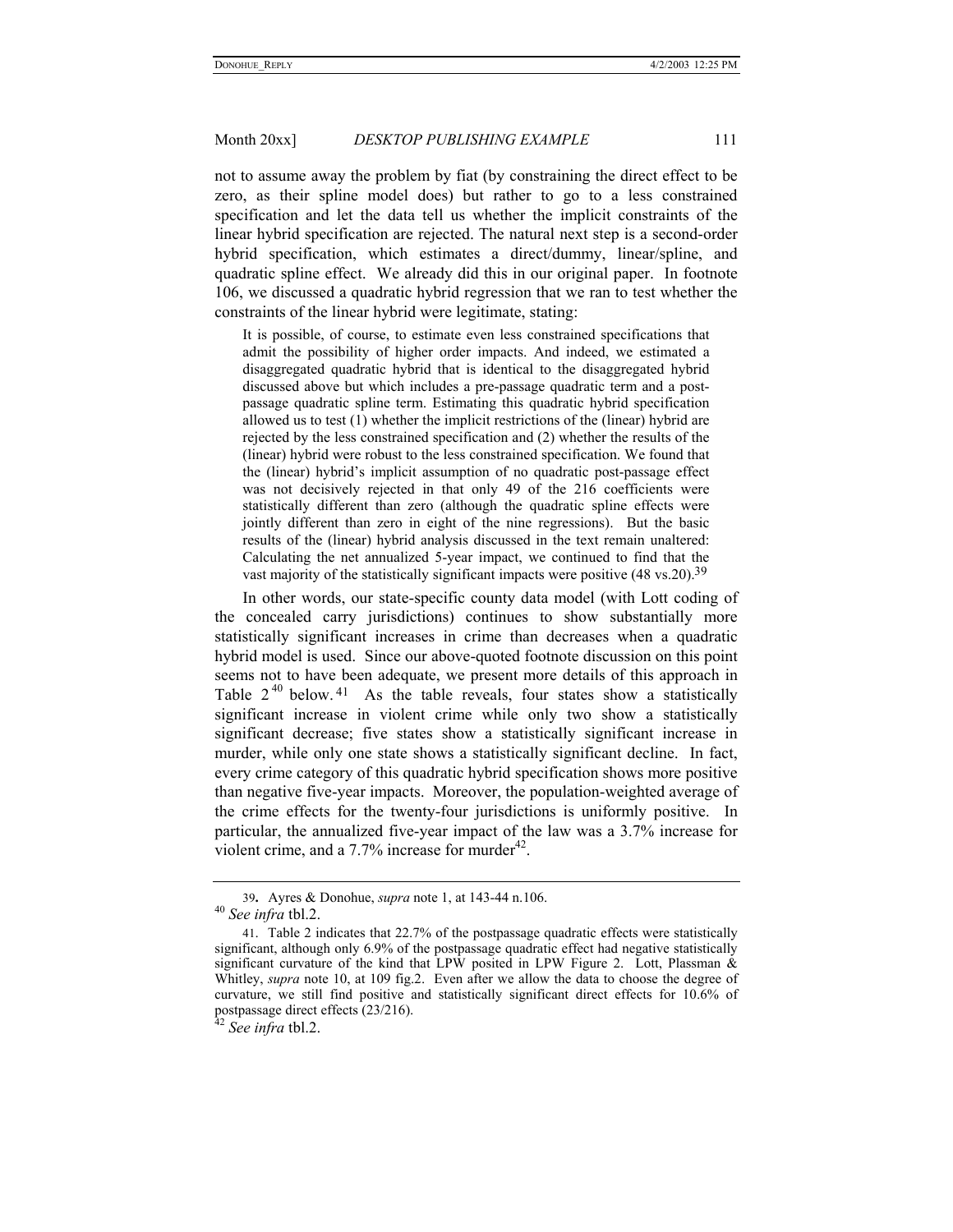<span id="page-11-2"></span>

When we tally up the estimated annualized dollar impact of the law on crime (as we did in our original AD Table  $14^{43}$ ), we find that moving to this less constrained quadratic-hybrid specification increases the estimate of the harm associated with adoption of concealed carry laws. AD Table 14 uses the linear hybrid specification estimated that concealed carry laws had increased the cost of crime in the passing states on an annualized basis of roughly a billion dollars. However, Table 2 here almost doubles this amount suggesting that concealed carry laws increase crime costs annually by \$1.97 billion.<sup>44</sup> Thus, while we are not sure the quadratic hybrid is an improvement over the linear hybrid state-specific models (since the constraints of the latter model were not strongly rejected), the use of the quadratic hybrid model responds to the LPW claims of linear hybrid mis-specification and provides even stronger evidence against the "More Guns, Less Crime" hypothesis.

### III. THE LPW REGRESSIONS ON THE NEW COUNTY DATA SET ARE ALL FATALLY FLAWED BY SERIOUS CODING PROBLEMS

LPW emphasize a series of regressions run on a new county data set that extends the data series substantially further forward to the year 2000. They argue, in sharp contrast to our article, that adding even more data buttresses the crime-reduction hypothesis. But, putting aside lingering concerns we have with the new county data,[45 t](#page-11-2)here are reasons to be immediately suspicious about the

<span id="page-11-0"></span><sup>43</sup> Ayres & Donohue, *supra* note 1, at [page] tbl.14.

<span id="page-11-1"></span><sup>44.</sup> Paralleling AD Table 15, Ayres & Donohue, *supra* note 1, at [page] tbl.15, the estimate of *increased* crime persists regardless of the significance filter we impose: no filtering, \$1.9 billion; 10%, \$1.4 billion; 5%, \$945 million; and 1%, \$796 million.

<sup>45.</sup> Following Michael Maltz, we have been concerned about relying on any analysis that uses county crime data, particularly if the data extends across the period before and after 1993 (when the reporting agency substantially changed its data collection method). *See* Ayres & Donohue, *supra* note 1, at [pages for the text accompanying note80??] . But LPW claim that we have misread Maltz, and that Maltz did not assert that reliance on the county data set was unwise. Both claims are false. Indeed, we showed our statement and the LPW response to Michael Maltz, and he rejected the LPW allegation. Maltz said that, if anything, our paper actually *understated* the Maltz and Targonski criticism of the county-level data: they view the county data to be severely flawed overall, and "especially if" (not "only if") one extends the data across the break in the series that occurred in 1994. E-mail from John Donohue, Professor, Stanford Law School, to Michael Maltz, Professor, Department of Criminal Justice, University of Illinois at Chicago (Jan. 19, 2003). In response to LPW's claim that the measurement problems are no worse in the county data than in the state data, Maltz replies: "both state- and county-level data are affected, but state-level data are affected much less profoundly."*Id.*

LPW also contend that Maltz and Targonski have "no discussion of a post 1992 break in the quality of data." Lott, Plassmann & Whitley, *supra* note 10, at 125. Maltz again disagrees: "We noted: '

The 1994 NACJD codebook (ICPSR dataset 6669) explicitly notes this in a major heading, 'Break in Series,' and describes the new imputation procedure it began using in 1994. It goes on to state, These changes will result in a break in series from previous UCR county-level files. Consequently data from earlier year files should not be compared to data from 1994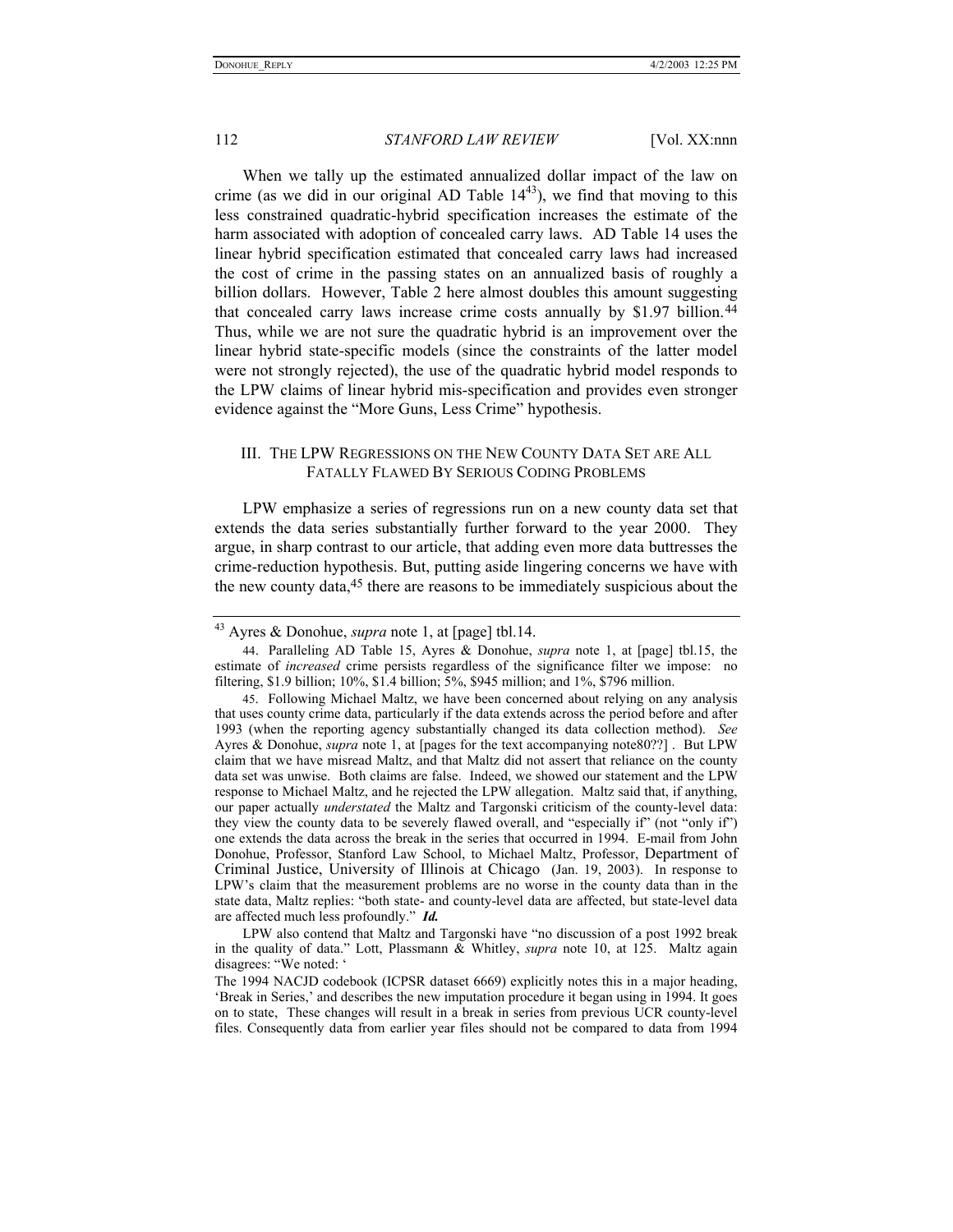<span id="page-12-4"></span>claim that LPW make in their response that adding more years of data would strengthen the more guns, less crime hypothesis. As our original AD Tables  $1a-1f<sup>46</sup>$  showed, crime tended to drop more in the nonadopting states in the 1990s than in adopting states, and regressions run only on the data from 1991- 1999 found that the vast bulk of the coefficients were positive (although only the effects for property crimes were statistically significant<sup>[47](#page-12-1)</sup>). Thus, one would normally expect that adding more data would *weaken* the Lott and Mustard findings rather than strengthening them as LPW contend in their response. This puzzle was resolved when they shared their data with us. We found that they had made a number of coding errors, which we describe below. Correcting these errors, which contaminated every regression that was run for their reply to our paper, had a profound effect on their estimates and restored the conclusions that concealed carry laws were associated with increases in crime (or no effect) for all crime categories.

Note that the new regressions presented by LPW differ from ours in two main ways. First, they extend their county data to the year 2000. Second, they control for region-year effects (as opposed to a uniform national fixed effect). To illustrate the nature of the errors we found in their data, and the importance of these errors to their results, first consider their LPW Table  $3a^{48}$ , which presents the estimated impact of concealed carry laws on crime using the dummy, spline, and hybrid models on their expanded county data set. (This is their very first table presenting new regression evidence). Unfortunately, LPW miscoded many of the region-year dummies. For example, for Pennsylvania in 1997-2000, no region-year dummies were assigned.<sup>49</sup> When we corrected this mistake and others like it,[50 t](#page-12-4)he results were completely reversed. For example,

<span id="page-12-2"></span><span id="page-12-1"></span>

50 . For 1999 and 2000, Alaska's region-year dummies had errors similar to Pennsylvania's. Moreover, Hawaii was excluded from all five of the regions used in their

and subsequent years because changes in procedures used to adjust for incomplete reporting at the ORI or jurisdiction level may be expected to have an impact on aggregates for counties in which some ORIs have not reported for all 12 months.*Id.* "In other words," Maltz continues, "Lott refuses to acknowledge that his entire county-level analysis in the second edition of his book is faulty." *Id.*In response to the LPW statement—"Nor do Maltz and Targonski provide any evidence that state level data are more dependable than county level data."—Maltz replies: "We do so in our response to his response to our paper." *Id.* At the least, it must be conceded that there is no truth to the LPW claim that *we* misinterpreted Maltz's views.<br><sup>46</sup> Ayres & Donohue, *supra* note 1, at [page] figs.1a-f.

<span id="page-12-0"></span>

<sup>&</sup>lt;sup>47</sup> See id. at [page] tbl.4.<br><sup>48</sup> Lott, Plassmann & Whitley, *supra* note 10, at [page] tbl.3a.

<span id="page-12-3"></span><sup>49.</sup> In the LPW data set, there is a variable called NE trend that is used to generate the region-year effects for every county in the Northeast region, which includes Pennsylvania. For every county in that region, the crime rate observation is assigned an NE trend value for the particular year, which would be 1990 in the year 1990, 1991 in the following year, etc. For Pennsylvania, the NE trend variable shows zero for each year 1997-2000, which essentially knocks out the region-year dummy for all the Pennsylvania counties for that fouryear period. Thus, the NE trend value for the Pennsylvania counties drops down from 1996 in 1996 to zero in the next four years.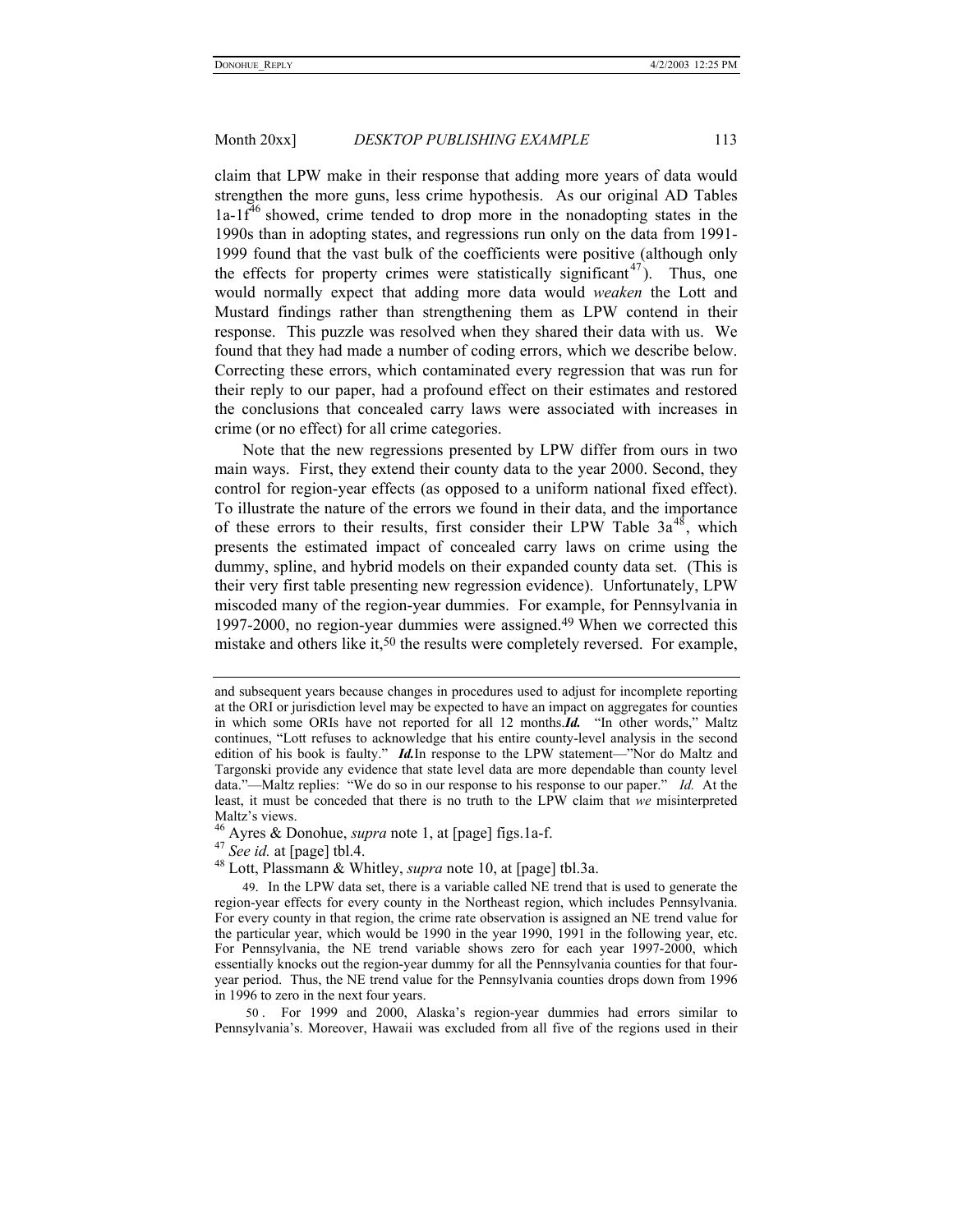the top panel of Table  $3<sup>51</sup>$  shows our replication of LPW Table 3a. Note that for the dummy variable model, they find that murder, rape, and robbery all show statistically significant declines. The bottom panel of Table  $2^{52}$ , which corrects the errors in LPW Table 3a, now reveals that the only statistically significant results in the dummy model are the three *increases* in property crime, auto theft, and larceny. LPW described their LPW Table 3a spline results as follows: "The change in trends is statistically significant at least at the 10% level for all individual violent crime categories for the spline estimates, implying that murder, rape, and robbery fall by over 2% per year during each additional year that right-to-carry laws are in effect."<sup>53</sup> However, our corrected estimates find that *none* of the estimates for the violent crime categories are significant when using the spline model. In fact, the spline model does not generate a significant effect for any crime category.

These serious data errors infect *every* regression presented in the LPW response. Consequently, researchers and policy makers should not rely on any of the new regressions that LPW present in their reply.

#### **CONCLUSION**

It is now possible to clarify the existing differences between us and LPW[.54](#page-13-3) While we emphasized the severe selection effect problem of estimating the effects of concealed handguns by aggregating across all the adopting jurisdictions, LPW simply ignore this concern. When they contend that we have "misread" our own results, it is because they cite the jurisdictionally

region-year analysis.

Massachusetts's shall-issue law dummy variable was improperly coded as "missing" for 1999 and 2000 observations. Since Massachusetts did not have a shall-issue law, all counties in the state should have a shall-issue dummy variable value of zero for each year. Similarly, the before and after trend variables for Massachusetts in 1999 and 2000 should equal 0; instead, they were also improperly coded as "missing."

We also noticed that LPW's shall-issue dummy coding implied that they considered Idaho to have passed its shall-issue law in 1991, but in coding their year-by-year dummies for use in their year-by-year analysis they treated Idaho as passing the law in 1990, which is the date of passage that we have been using. *See* Ayres & Donohue, *supra* note 1, at [page] tbl.1. The table we present as the "corrected" version of LPW Table 3a, *see infra* tbl.3a, has not changed their coding of Idaho passing in 1991.<br><sup>51</sup> See infra tbl.3.

<span id="page-13-0"></span>

<span id="page-13-2"></span><span id="page-13-1"></span>

<sup>51</sup> *See infra* tbl.3. 52 *See infra* tbl.2. 53 Lott, Plassmann & Whitley, *supra* note 10, at 114.

<span id="page-13-3"></span><sup>54.</sup> LPW make a number of small points that are probably a distracting waste of time for the readers. For example, LPW take issue with our claim that the United States is exceptional in its rate of lethal violence. We of course were referring to the advanced industrial countries that one ordinarily considers to be the natural comparison group for the United States, for which the claim is certainly true. LPW note that a number of developing countries have higher rates of lethal violence than the United States, but, in any event, the issue simply has no bearing on what the impact of concealed carry laws is on crime in the United States.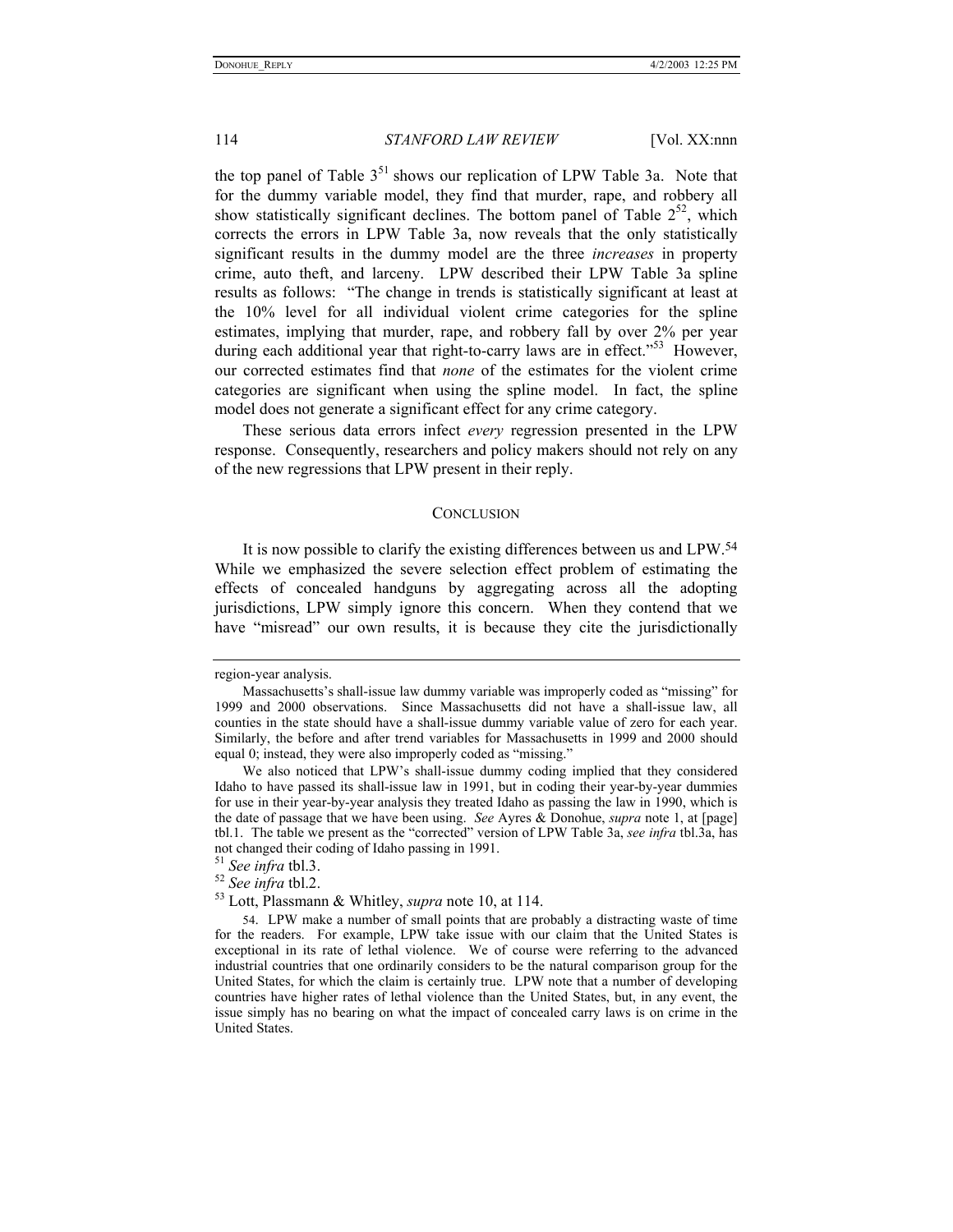aggregated regression estimates that we showed were flawed, and continue to pin their "More Guns, Less Crime" hypothesis on this flawed estimation approach. Indeed, if one accepts our view on this point, one has to jettison virtually their entire paper, which probably explains why they did not respond to the issue. LPW present twelve figures and thirteen tables in their paper that offer estimates of the effect of concealed carry laws on crime, and of these, every one but LPW Table  $6^{55}$  and Appendix Table  $4^{56}$  is unreliable because they rely on the discredited jurisdictional aggregation assumption. Moreover, every new regression on LPW's extended county data set is fatally flawed by coding errors that conveniently support their thesis, so readers must be careful to disregard every regression finding that they ran (that is, everything from LPW Table 3 on and LPW Figure 4 on).

LPW charge that Ayres and Donohue have misread their results, but only because they ignored our discussion of the dangers of aggregation so well documented in our AD Figures  $3a-3i^{57}$  and our AD Tables 7 and  $8^{58}$ . The bottom line is that the best evidence suggests overall small *increases* in crime associated with adoption of concealed carry laws, but there are enough factors to counsel caution in making strong conclusions. One such concern is the fact that the most consistently strong results suggest increases in property crime, even though the theoretical link between these laws and property crime hikes is obscure.

In the wake of some of the criticisms that we have leveled against the Lott and Mustard thesis, John Lott appeared before a National Academy of Sciences panel examining the plausibility of the ore uns, ess rime thesis and he presented them with a series of figures showing year-by-year estimates that appeared to show sharp and immediate declines in crime with adoption of concealed carry laws. David Mustard even included these graphs in his initial reply to the Donohue paper in the Brookings book that LPW refer to repeatedly in their current reply. But Donohue privately showed Mustard as well as the Brookings editors that the graphs were the product of coding errors in creating the yearby-year dummies, and in the end Mustard conceded and withdrew them from his comment on Donohue. Now LPW respond to our paper with an array of regressions that purport to support their thesis, but again are utterly flawed by similar coding errors. We previously made no mention of the initial National Academy of Sciences/Brookings response error, since we know how easy it is to make mistakes in doing this work. But for the second time Lott and coauthors have put into the public domain flawed regression results that happen to support their thesis, even though their results disappear when corrected. Claiming we misread our results in the face of such obvious evidence to the

<span id="page-14-0"></span>

<span id="page-14-2"></span><span id="page-14-1"></span>

<sup>55</sup> Lott, Plassmann & Whitley, *supra* note 10, at [page] tbl.6. 56 *Id.* at [page] tbl.4. 57 Ayres & Donohue, *supra* note 1, at [page] figs.3a-3i. <sup>58</sup> *Id.* at [page] tbls.7,8.

<span id="page-14-3"></span>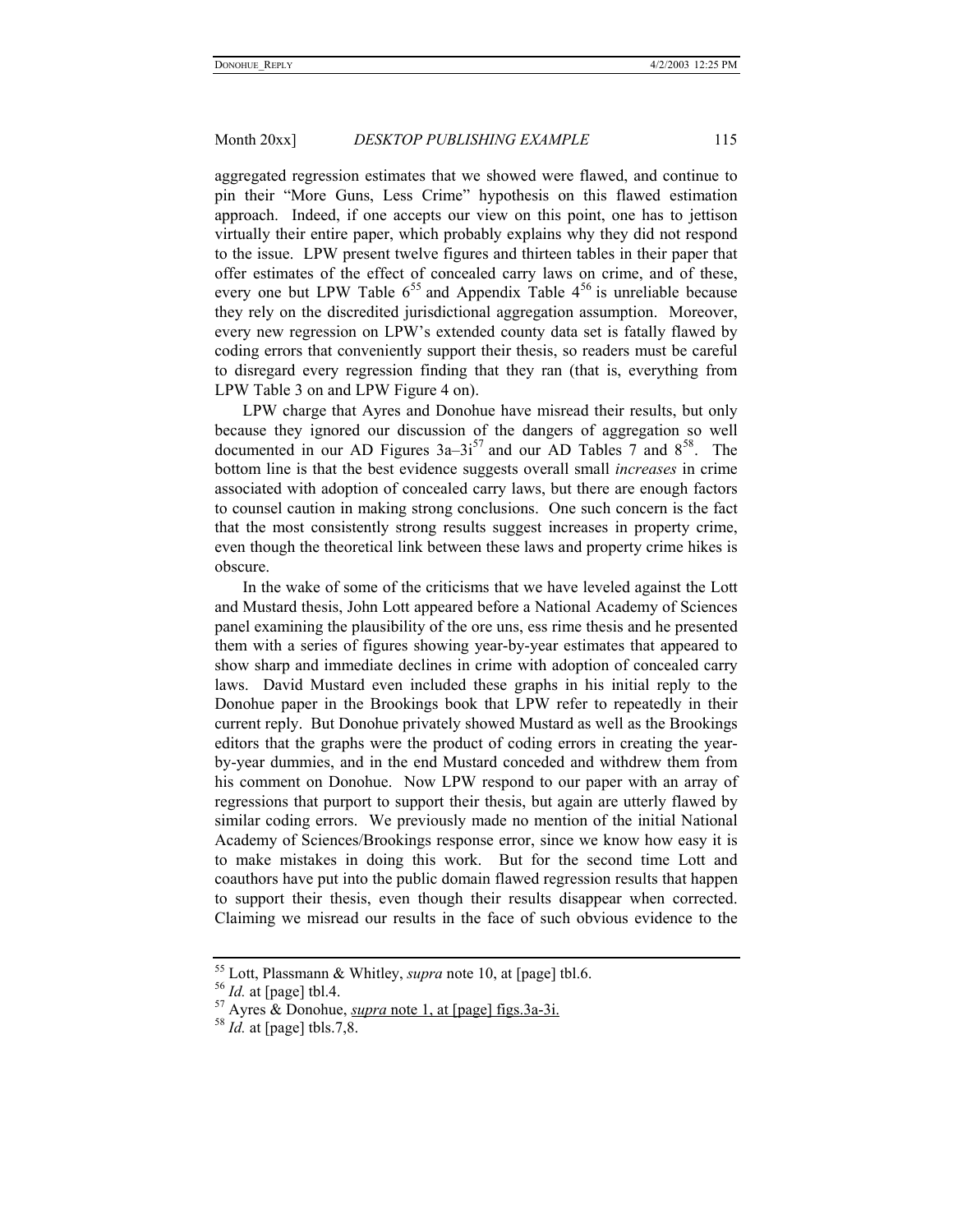contrary and repeatedly bringing erroneous data into the public debate starts suggesting a pattern of behavior that is unlikely to engender support for the Lott and Mustard hypothesis. We feel confident concluding that we have indeed shot down the "More Guns, Less Crime" hypothesis.[59](#page-15-0) Perhaps LPW can now assist in laying it to rest.

<span id="page-15-0"></span><sup>59.</sup> As emphasized in our original article, we are not necessarily replacing it with a "More Guns, More Crime" result. Rather we emphasized that reasonable researchers could embrace one of three possibilities:

i). concealed carry laws tend to increase crime

ii). concealed carry laws don't have any effect or at this date have an unknown effect; and

iii). concealed carry laws have heterogeneous effects – increasing crimes in most jurisdictions but decreasing it in some.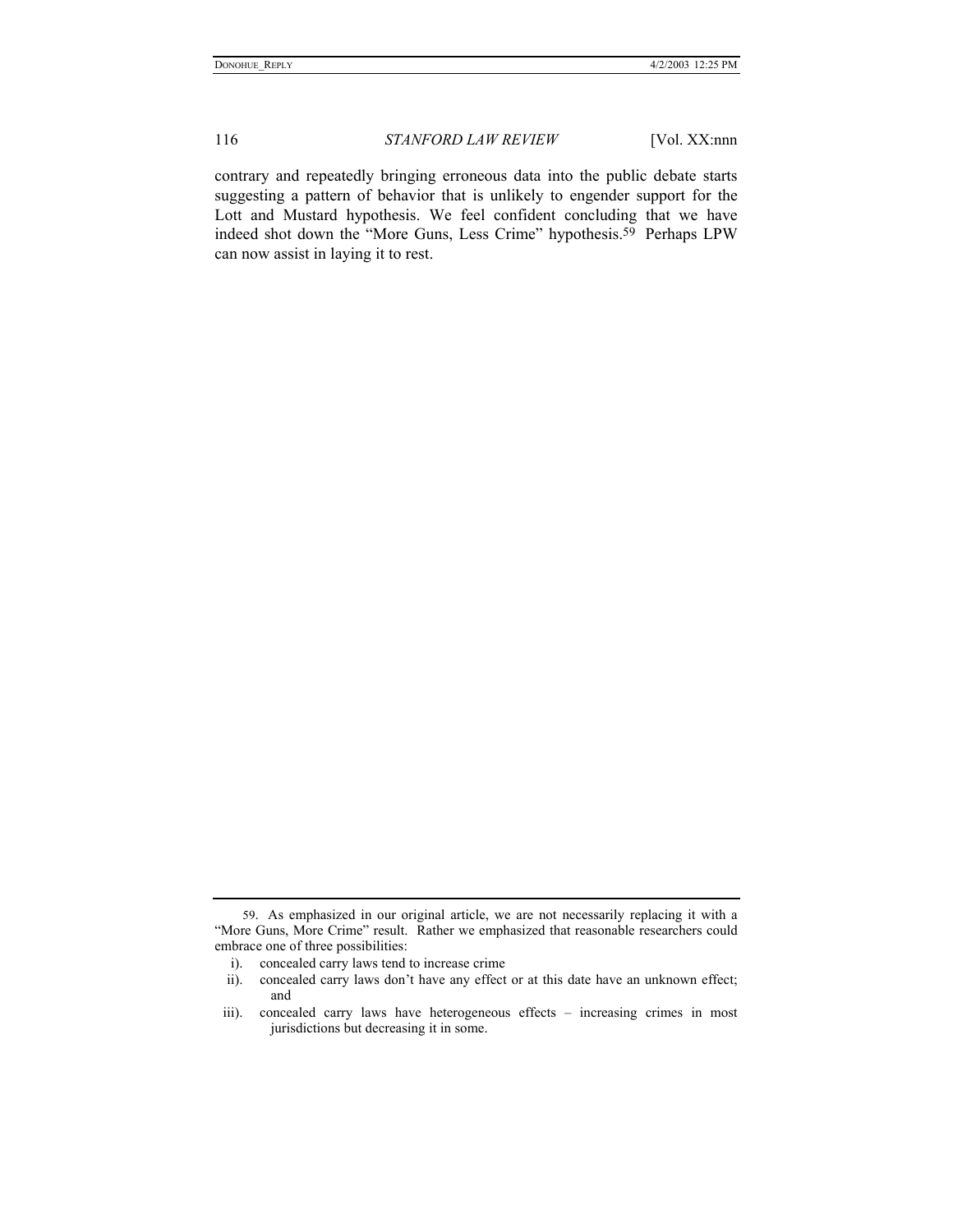

# **Figure 1a: Violent Crime - Normalized Effect by Year Relative to Adoption (Vernick Coding)**

**Year Relative to Shall Adoption**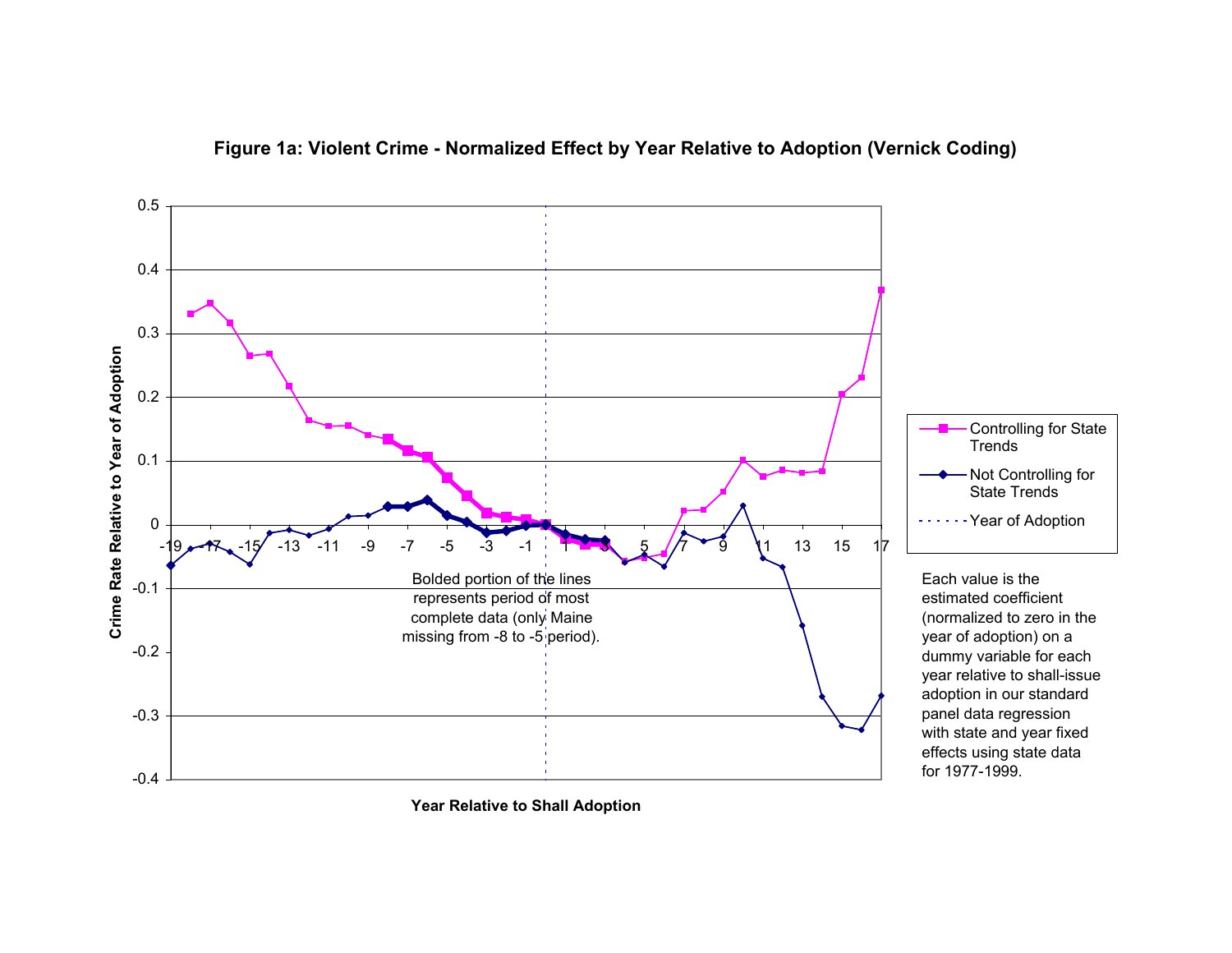



**Year Relative to Shall Adoption**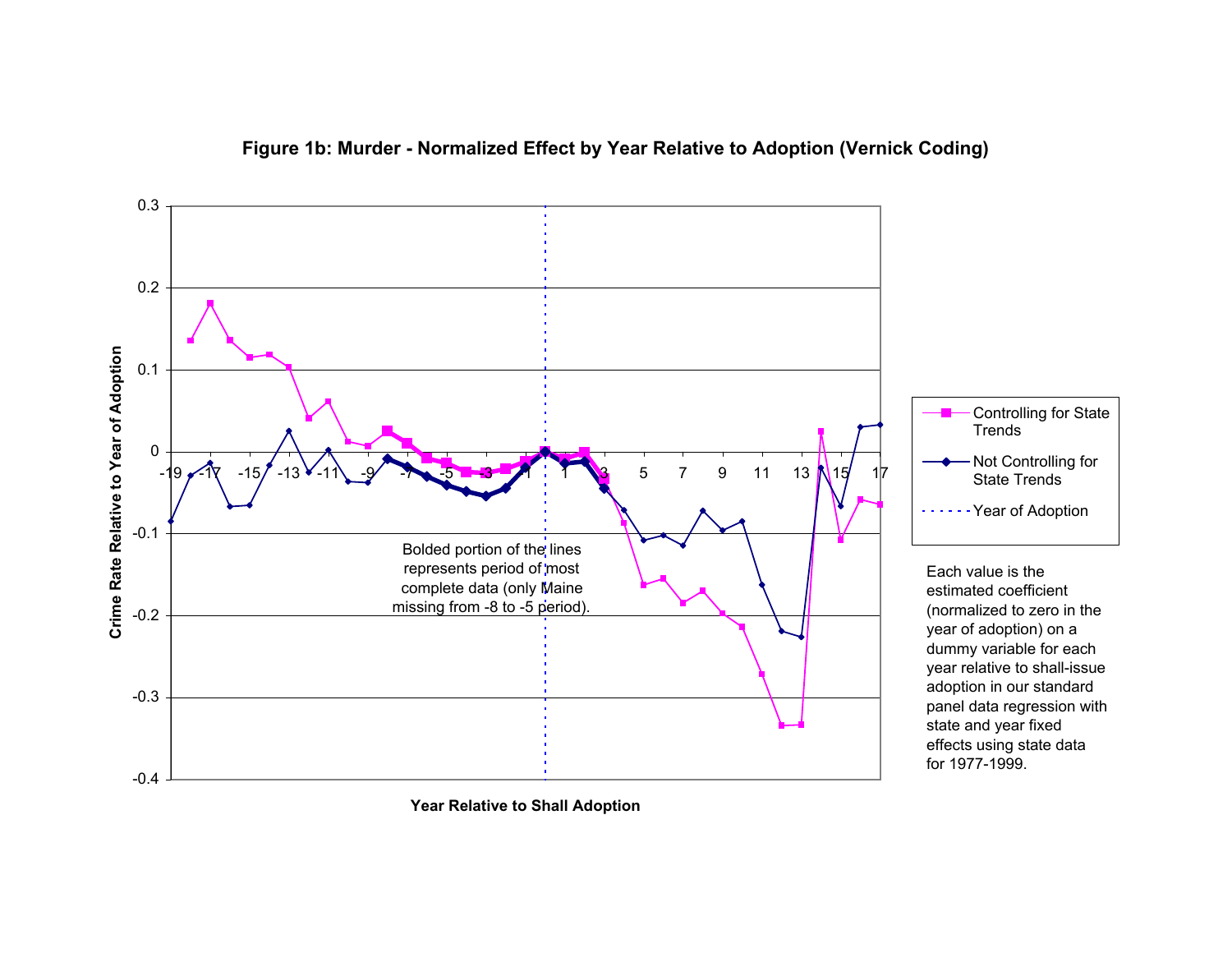![](_page_18_Figure_0.jpeg)

**Figure 1c: Rape - Normalized Effect by Year Relative to Adoption (Vernick Coding)**

**Year Relative to Shall Adoption**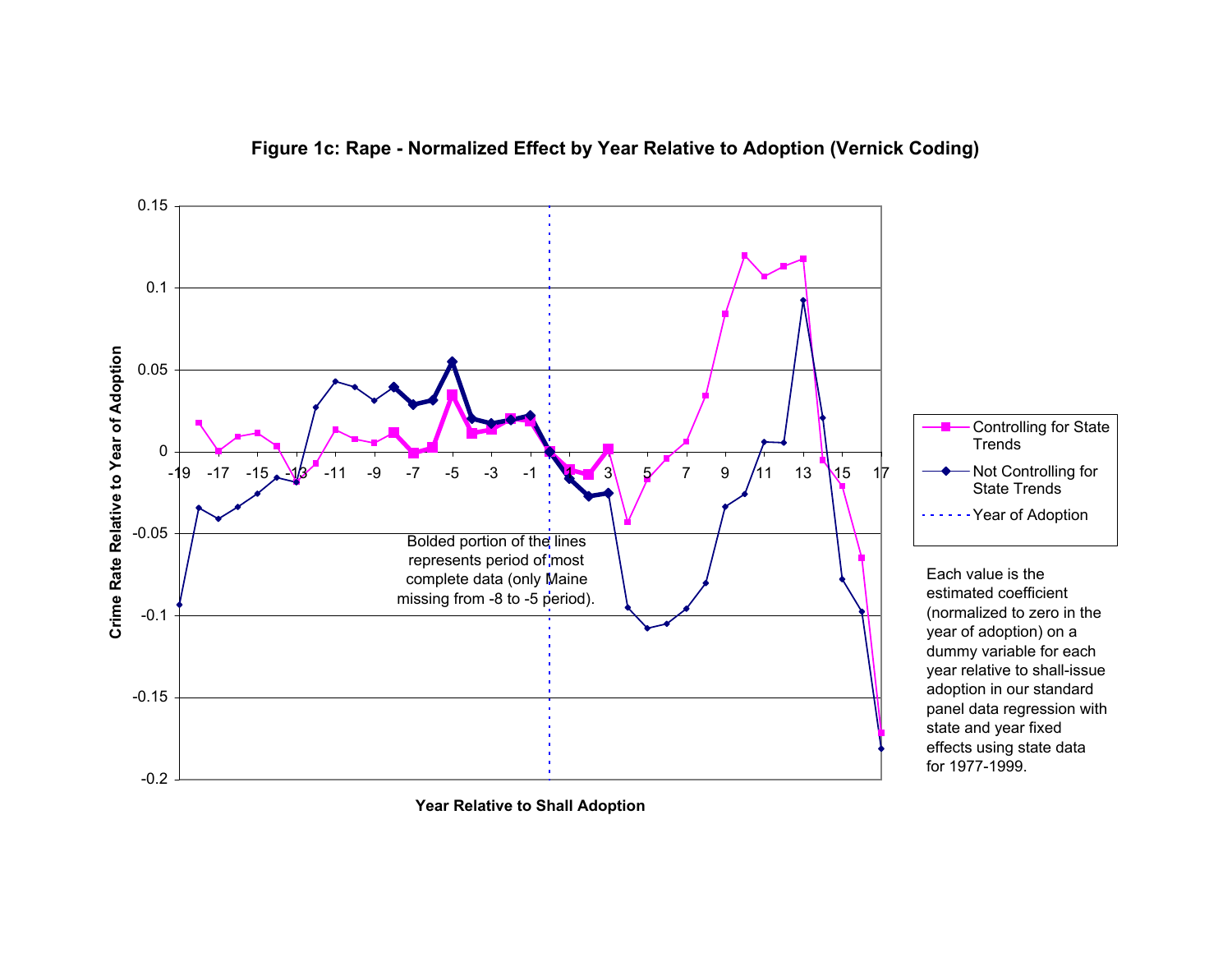![](_page_19_Figure_0.jpeg)

# **Figure 1d: Aggravated Assault - Normalized Effect by Year Relative to Adoption (Vernick Coding)**

**Year Relative to Shall Adoption**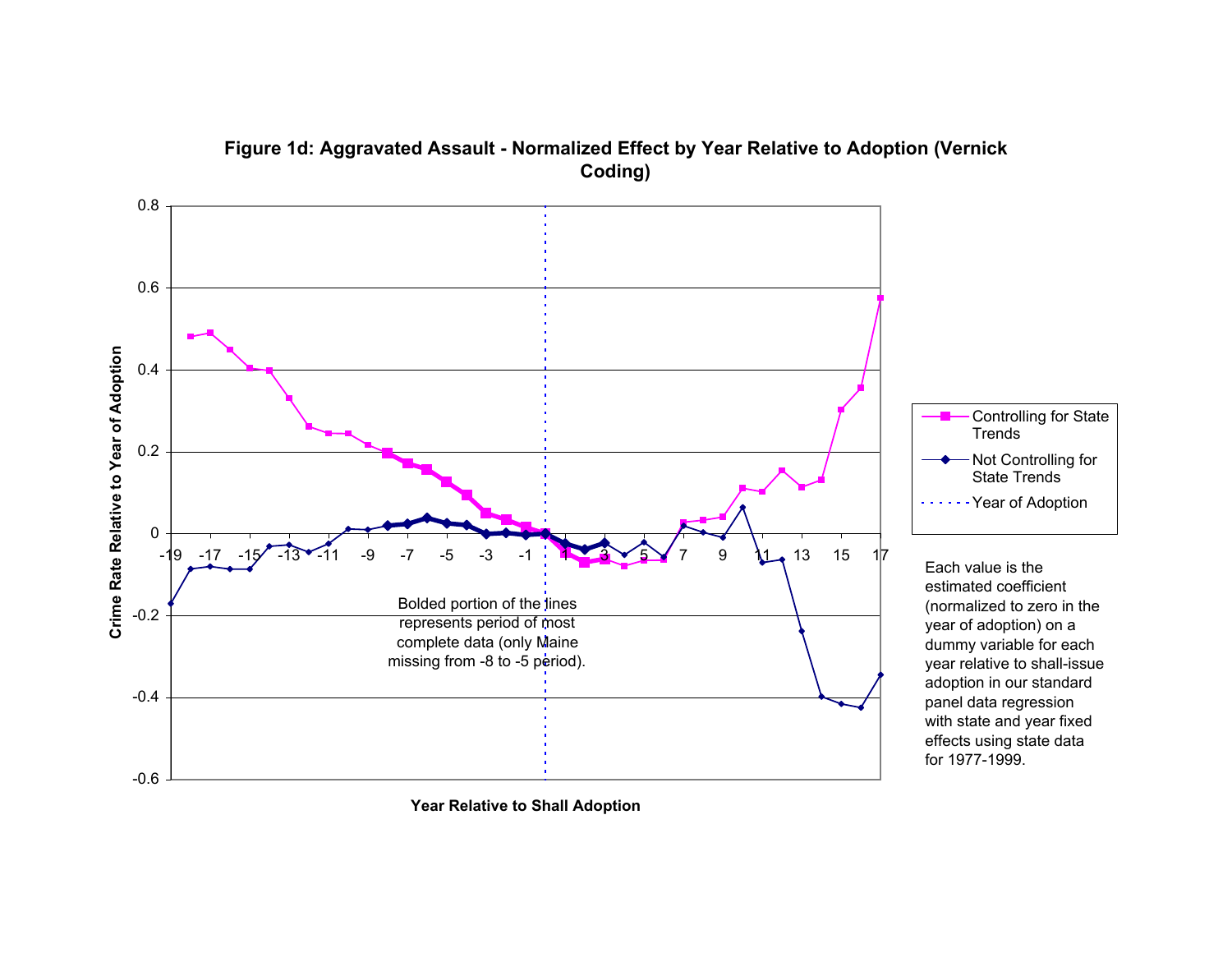![](_page_20_Figure_0.jpeg)

# **Figure 1e: Robbery - Normalized Effect by Year Relative to Adoption (Vernick Coding)**

**Year Relative to Shall Adoption**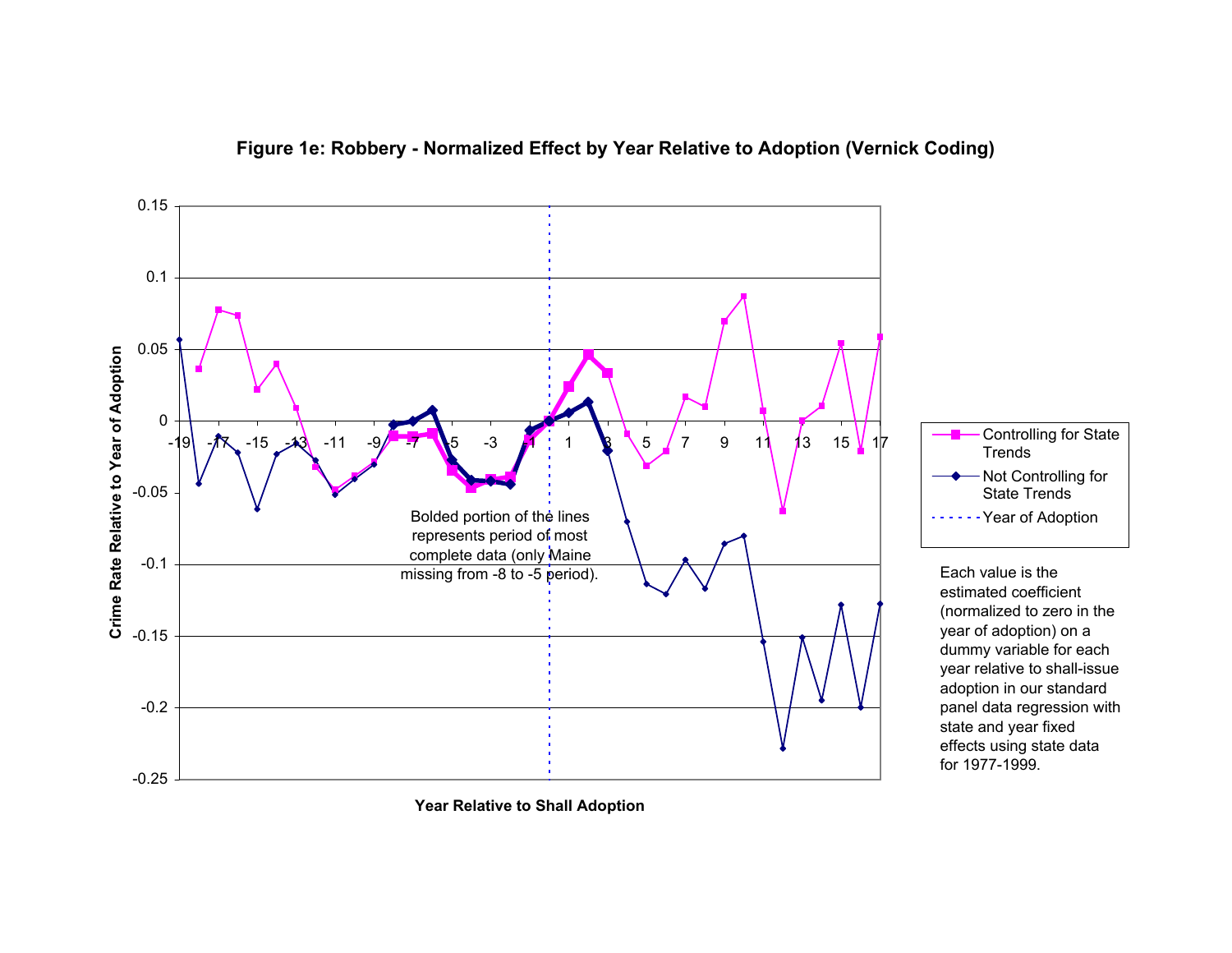![](_page_21_Figure_0.jpeg)

# **Figure 1f: Property Crime - Normalized Effect by Year Relative to Adoption (Vernick Coding)**

**Year Relative to Shall Adoption**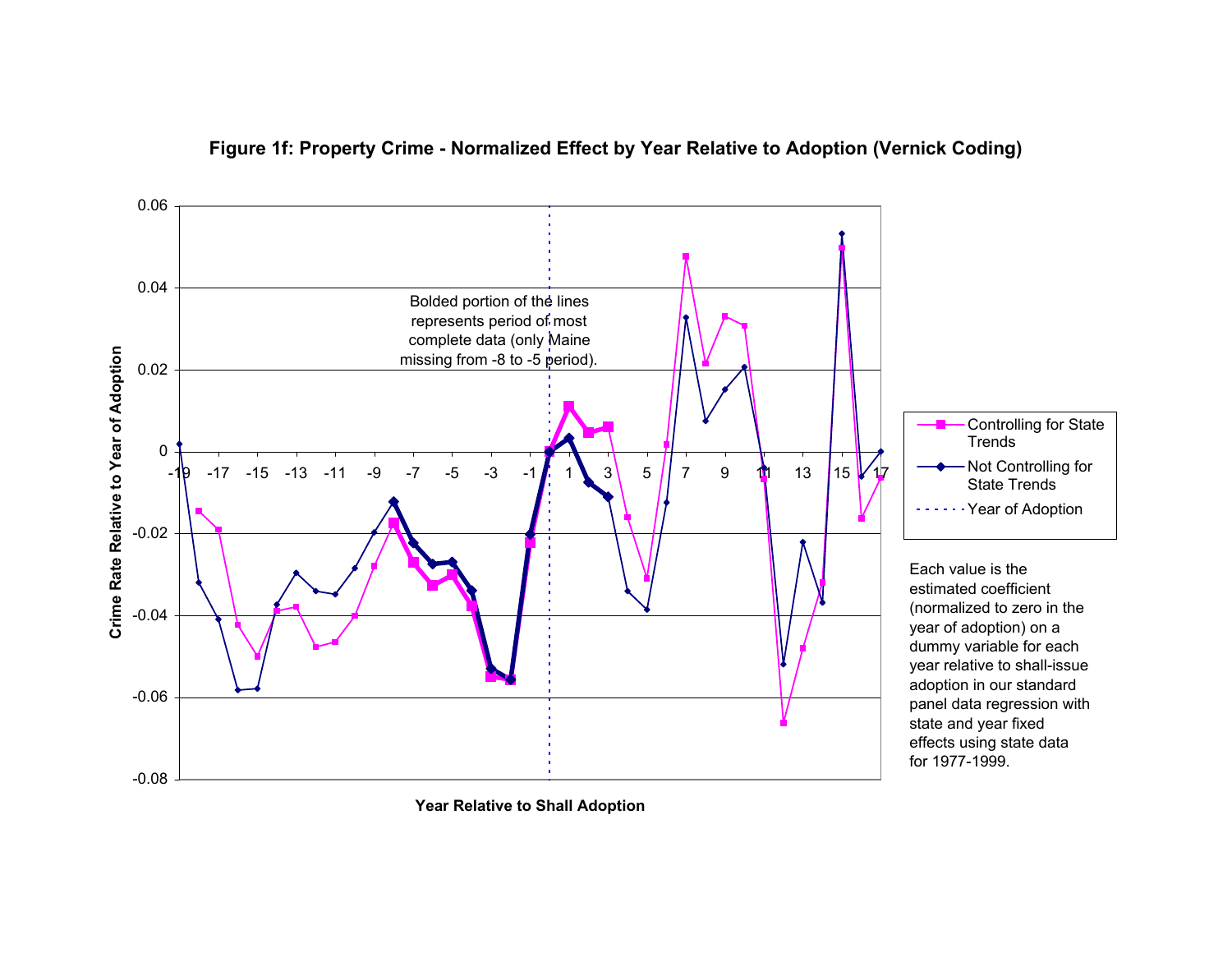![](_page_22_Figure_0.jpeg)

# **Figure 1g: Auto Theft - Normalized Effect by Year Relative to Adoption (Vernick Coding)**

**Year Relative to Shall Adoption**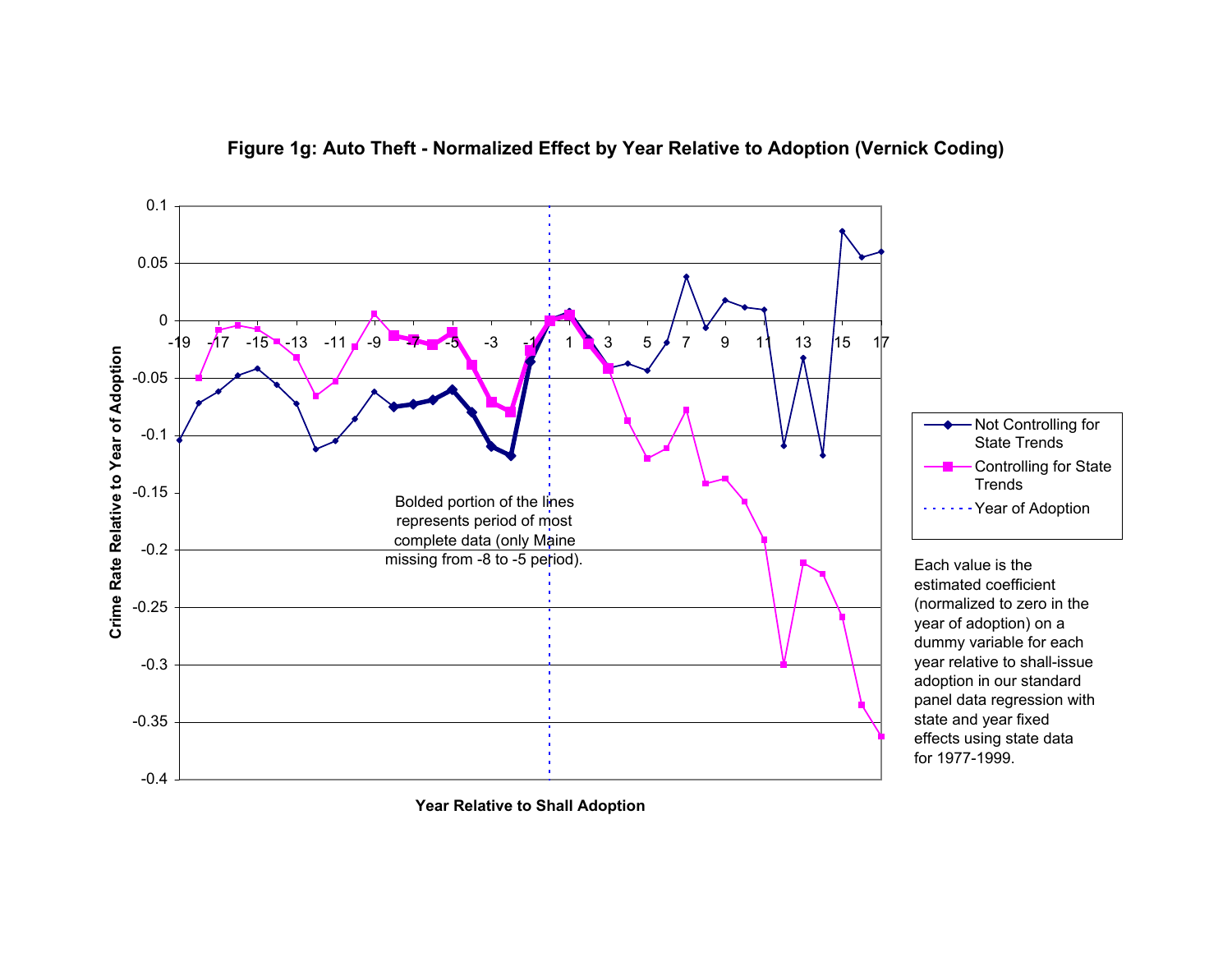![](_page_23_Figure_0.jpeg)

![](_page_23_Figure_1.jpeg)

**Year Relative to Shall Adoption**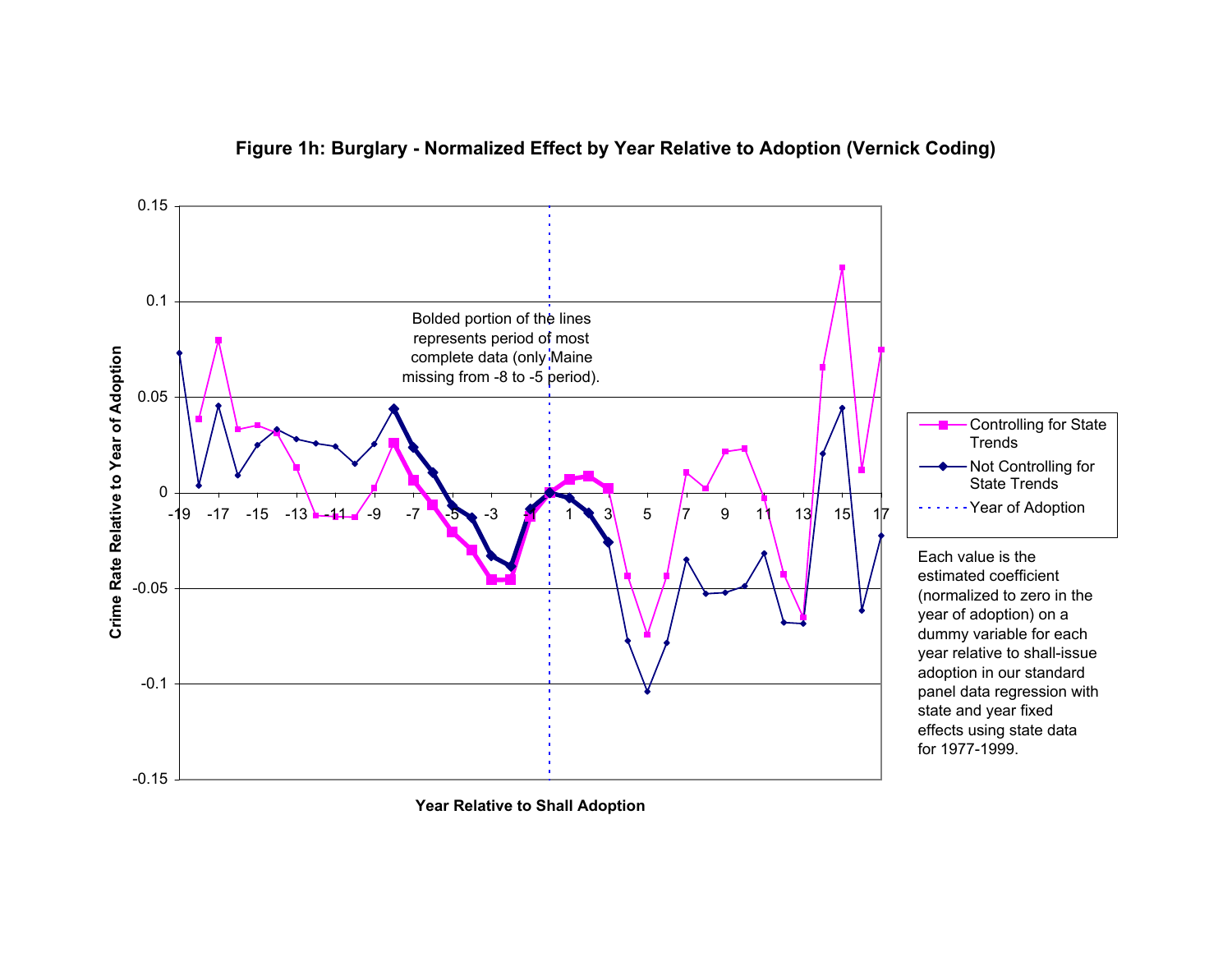![](_page_24_Figure_0.jpeg)

# **Figure 1i: Larceny - Normalized Effect by Year Relative to Adoption (Vernick Coding)**

**Year Relative to Shall Adoption**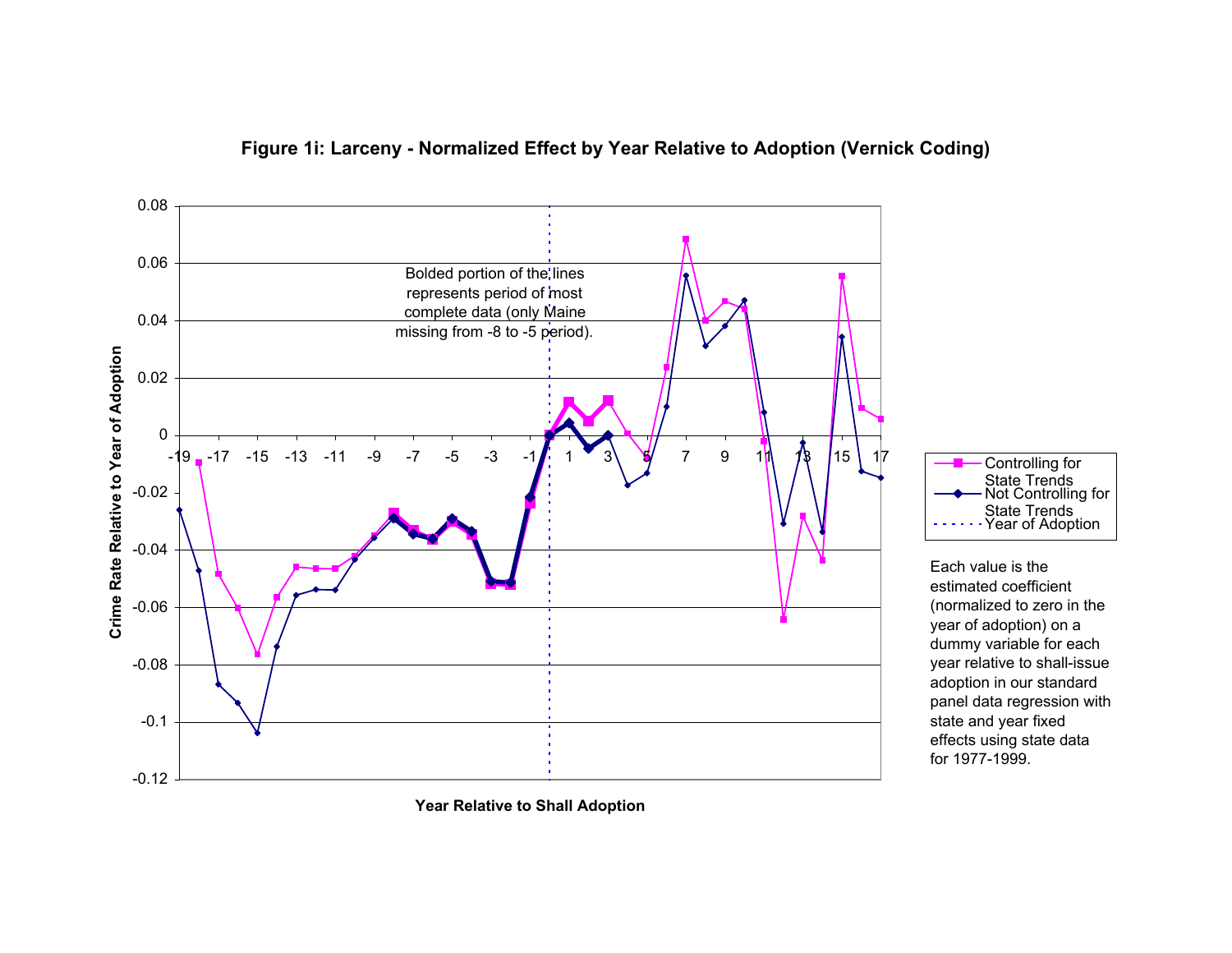|                          | Violent   |           |           | Aggravated |           | Property  | Auto      |           |           |
|--------------------------|-----------|-----------|-----------|------------|-----------|-----------|-----------|-----------|-----------|
|                          | Crime     | Murder    | Rape      | Assault    | Robbery   | Crime     | Theft     | Burglary  | Larceny   |
| Time Period (1977-1999): |           |           |           |            |           |           |           |           |           |
| 1. Dummy Variable model: | 4.2%      | $5.9\%$   | 2.9%      | $0.0\%$    | $12.1\%$  | $4.7\%$   | 11.8%     | $3.4\%$   | 3.7%      |
| Robust Std. Error:       | $(2.3\%)$ | $(2.9\%)$ | $(2.3\%)$ | $(3.2\%)$  | $(2.7\%)$ | $(1.5\%)$ | $(3.2\%)$ | $(1.9\%)$ | $(1.6\%)$ |
| 2. Lott-Spline model:    | $0.9\%$   | 2.6%      | $-1.4\%$  | $-0.2\%$   | $3.2\%$   | $0.6\%$   | 3.3%      | $0.3\%$   | $0.0\%$   |
| Robust Std. Error:       | $(1.0\%)$ | $(1.3\%)$ | $(1.0\%)$ | $(1.5\%)$  | $(1.1\%)$ | $(0.7\%)$ | $(1.2\%)$ | $(0.9\%)$ | $(0.8\%)$ |
| 3. Hybrid model:         |           |           |           |            |           |           |           |           |           |
| Post-Passage Dummy       | 2.6%      | $5.4\%$   | 3.1%      | $-3.3\%$   | 12.6%     | $7.2\%$   | 11.7%     | 7.5%      | $5.7\%$   |
| Robust Std. Error:       | $(3.6\%)$ | $(4.9\%)$ | $(3.5\%)$ | $(5.0\%)$  | $(4.2\%)$ | $(2.5\%)$ | $(5.2\%)$ | $(2.9\%)$ | $(2.4\%)$ |
| Trend Effect             | $0.2\%$   | $1.3\%$   | $-2.2\%$  | $0.7\%$    | $0.0\%$   | $-1.2\%$  | $0.3\%$   | $-1.6\%$  | $-1.4\%$  |
| Robust Std. Error:       | $(1.5\%)$ | $(1.9\%)$ | $(1.5\%)$ | $(2.2\%)$  | $(1.4\%)$ | $(0.9\%)$ | $(1.6\%)$ | $(1.1\%)$ | $(1.0\%)$ |

| Table 1a                                                                                                                              |  |
|---------------------------------------------------------------------------------------------------------------------------------------|--|
| The Estimated Impact of Shall Issue Laws on Crime, State Data, Vernick's coding, using Incarceration Rates, dropping early legalizers |  |

Table 1b

|                          | Violent   |           |           | Aggravated |           | Property  | Auto      |                 |           |
|--------------------------|-----------|-----------|-----------|------------|-----------|-----------|-----------|-----------------|-----------|
|                          | Crime     | Murder    | Rape      | Assault    | Robbery   | Crime     | Theft     | <b>Burglary</b> | Larceny   |
| Time Period (1977-1999): |           |           |           |            |           |           |           |                 |           |
| . Dummy Variable model:  | $3.4\%$   | $7.1\%$   | $-2.4\%$  | $-0.8\%$   | $10.4\%$  | $5.0\%$   | 8.4%      | 5.3%            | 4.0%      |
| Robust Std. Error:       | $(2.2\%)$ | $(3.1\%)$ | $(2.0\%)$ | $(2.8\%)$  | $(2.7\%)$ | $(1.6\%)$ | $(2.8\%)$ | $(1.8\%)$       | $(1.5\%)$ |
| 2. Hybrid model:         |           |           |           |            |           |           |           |                 |           |
| Post-Passage Dummy       | $0.4\%$   | $6.8\%$   | $-3.0\%$  | $-5.1\%$   | 9.1%      | $7.7\%$   | 11.4%     | 6.1%            | $7.3\%$   |
| Robust Std. Error:       | $(2.5\%)$ | $(4.0\%)$ | $(2.4\%)$ | $(3.5\%)$  | $(3.5\%)$ | $(2.1\%)$ | $(4.1\%)$ | $(2.2\%)$       | $(1.9\%)$ |
| Trend Effect             | 1.8%      | $0.1\%$   | $0.4\%$   | $2.6\%$    | $0.8\%$   | $-1.6%$   | $-1.8\%$  | $-0.5\%$        | $-2.0\%$  |
| Robust Std. Error:       | $(0.8\%)$ | $(1.6\%)$ | $(1.1\%)$ | $(1.2\%)$  | $(1.4\%)$ | $(0.8\%)$ | $(1.7\%)$ | $(0.9\%)$       | $(0.8\%)$ |

Notes: The dependent variable is the ln(crime rate) named at the top of each column. The data set is comprised of annual state-level observations (including the District of Columbia). State- and year- fixed effects are included in all specifications. All regressions are weighted by state population. Standard errors (in parentheses) are computed using the Huber-White robust estimate of variance. Coefficients that are significant at the .10 level are underlined. Coefficients that are significant at the .05 level are displayed in bold. Coefficients that are significant at the .01 level are both underlined and displayed in bold. "Early legalizer" is defined as a state passing a shall-issue law between 1977 and 1992 (as coded by Vernick).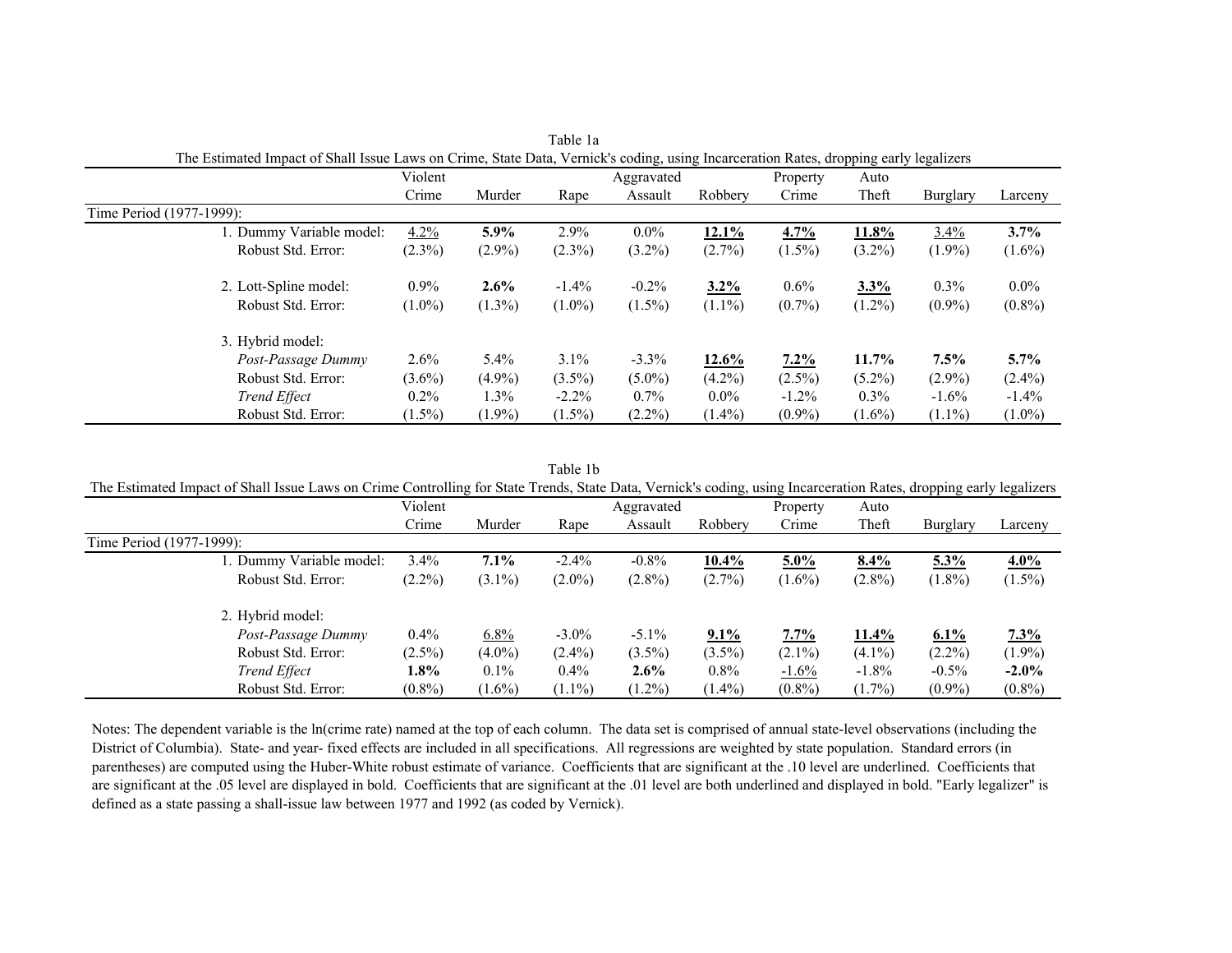|                                                                                                                                                               |                                                               |                  |              | Table 2        |             |            |                |                |                |            |            |
|---------------------------------------------------------------------------------------------------------------------------------------------------------------|---------------------------------------------------------------|------------------|--------------|----------------|-------------|------------|----------------|----------------|----------------|------------|------------|
| The Jurisdiction-Specific Annualized Five-Year Impact of Shall Issue Laws on Crime, Quadratic Hybrid Model Controlling for State Trends in Crime, County Data |                                                               |                  |              |                |             |            |                |                |                |            | Total      |
|                                                                                                                                                               |                                                               |                  |              |                |             |            |                |                |                |            | Dollar     |
|                                                                                                                                                               |                                                               | Violent          |              |                | Aggravated  |            |                |                |                |            | Impact     |
|                                                                                                                                                               |                                                               | Crime            | Murder       | Rape           | Assault     | Robbery    | Property       | Auto Theft     | Burglary       | Larceny    | (SMil)     |
| <b>Entire Period (1977-1997)</b>                                                                                                                              |                                                               |                  |              |                |             |            |                |                |                |            |            |
|                                                                                                                                                               | ME                                                            | $-28.4%$         | 7.2%         | $-3.5%$        | $-30.8%$    | $-30.6%$   | $-12.0%$       | $-5.1%$        | $-22.5%$       | $-11.9%$   | $-11.64$   |
|                                                                                                                                                               | FL                                                            | $-0.3%$          | $-24.4%$     | $-13.8%$       | $-16.8%$    | $-30.5%$   | $-10.3%$       | $-32.3%$       | $-40.2%$       | $-12.9%$   | $-1815.86$ |
|                                                                                                                                                               | VA                                                            | 1.3%             | $-1.2%$      | 9.2%           | 5.9%        | 0.9%       | 1.3%           | $-15.9%$       | 4.1%           | 0.3%       | 1.80       |
|                                                                                                                                                               | GA                                                            | $-44.1%$         | $-9.4%$      | $-42.0%$       | $-17.5%$    | $-82.3%$   | $-45.6%$       | $-49.2%$       | $-56.4%$       | $-41.8%$   | $-794.56$  |
|                                                                                                                                                               | PA                                                            | $-6.1%$          | 3.3%         | $-11.0%$       | $-9.1%$     | 15.4%      | 9.6%           | 4.6%           | 3.0%           | 11.8%      | $-7.82$    |
|                                                                                                                                                               | Phil.                                                         | 41.6%            | 48.1%        | 64.6%          | 78.2%       | 6.1%       | 71.6%          | 57.3%          | 55.2%          | 16.9%      | 903.70     |
|                                                                                                                                                               | WV                                                            | 39.3%            | $-7.4%$      | 6.7%           | 76.1%       | $-7.2%$    | 16.6%          | 23.8%          | 16.4%          | 16.2%      | 9.08       |
|                                                                                                                                                               | $\mathop{\rm ID}$                                             | 13.6%            | $-5.6%$      | 8.8%           | 23.1%       | 47.6%      | 8.6%           | 30.2%          | 2.4%           | 9.3%       | 14.73      |
|                                                                                                                                                               | MS                                                            | 37.1%            | 23.7%        | $-6.4%$        | 37.7%       | 16.6%      | 48.4%          | 48.2%          | 36.3%          | 45.5%      | 195.62     |
|                                                                                                                                                               | <b>OR</b>                                                     | $-1.2%$          | 10.9%        | 4.0%           | 14.8%       | $-16.5%$   | 10.9%          | $-15.2%$       | 6.1%           | 13.4%      | 69.06      |
|                                                                                                                                                               | MT                                                            | 39.3%            | $-82.4%$     | $-2.7%$        | 69.0%       | $-37.1%$   | 22.1%          | 16.9%          | 26.1%          | 25.3%      | $-21.74$   |
|                                                                                                                                                               | AK                                                            | 34.4%            | 83.3%        | 68.6%          | 30.5%       | 8.3%       | 72.0%          | 41.6%          | 44.7%          | 22.8%      | 112.70     |
|                                                                                                                                                               | AZ                                                            | 22.5%            | 20.9%        | 32.9%          | 12.5%       | 37.4%      | 25.8%          | $-6.5%$        | 36.1%          | 32.1%      | 442.15     |
|                                                                                                                                                               | <b>TN</b>                                                     | 25.4%            | 72.8%        | 25.9%          | $-16.7%$    | 15.4%      | $-1.1%$        | 18.1%          | 5.2%           | $-6.8%$    | 978.95     |
|                                                                                                                                                               | WY                                                            | 30.5%            | 73.7%        | $-4.9%$        | 42.0%       | 22.4%      | 9.1%           | 34.6%          | 2.5%           | 9.3%       | 51.25      |
|                                                                                                                                                               | AR                                                            | 53.6%            | 79.3%        | 50.3%          | 41.8%       | 34.6%      | $-15.3%$       | 11.8%          | 29.9%          | 10.4%      | 804.50     |
|                                                                                                                                                               | NV                                                            | $-22.8%$         | 27.3%        | 46.7%          | $-41.4%$    | 7.9%       | $-14.3%$       | 6.1%           | 20.9%          | $-14.1%$   | 98.83      |
|                                                                                                                                                               | NC                                                            | 1.1%             | 3.6%         | $-15.3%$       | 4.5%        | $-6.1%$    | $-46.5\%$      | 11.9%          | $-26.6%$       | $-8.2%$    | 33.31      |
|                                                                                                                                                               | OK                                                            | $-14.0%$         | 15.1%        | 20.3%          | $-28.3%$    | 54.4%      | 7.4%           | 66.6%          | 35.3%          | 32.5%      | 192.39     |
|                                                                                                                                                               | TX                                                            | 0.9%             | $-8.5%$      | $-3.3%$        | $-6.0\%$    | 25.5%      | 12.8%          | 33.6%          | 44.0%          | 8.4%       | $-231.60$  |
|                                                                                                                                                               | UT                                                            | 69.1%            | 29.7%        | 38.0%          | 61.5%       | 98.2%      | 16.2%          | 45.4%          | 41.5%          | 28.8%      | 204.97     |
|                                                                                                                                                               | KY                                                            | 6.6%             | 32.7%        | $-26.2%$       | 7.1%        | 21.4%      | $-10.2\%$      | 5.6%           | $-14.7%$       | $-13.7%$   | 100.21     |
|                                                                                                                                                               | LA                                                            | $-2.0%$          | 18.9%        | 12.6%          | $-5.7%$     | 15.6%      | $-2.6%$        | $-1.0%$        | 3.7%           | $-3.0\%$   | 435.18     |
|                                                                                                                                                               | SC                                                            | $-0.7%$          | 19.3%        | $-3.7%$        | 0.9%        | $-1.8%$    | 4.9%           | 15.9%          | $-2.4%$        | 3.3%       | 209.00     |
|                                                                                                                                                               | <b>Total Dollar Impact</b>                                    |                  |              |                |             |            |                |                |                |            | 1974.21    |
|                                                                                                                                                               | Weighted                                                      |                  |              |                |             |            |                |                |                |            |            |
|                                                                                                                                                               | Average                                                       | 3.7%             | 7.7%         | 0.3%           | 0.6%        | 5.2%       | 0.1%           | 7.1%           | 5.0%           | 2.5%       |            |
|                                                                                                                                                               | Summary of 5 yr Effects:                                      |                  |              |                |             |            |                |                |                |            |            |
|                                                                                                                                                               | Neg & Sig                                                     | $\overline{c}$   | $\mathbf{1}$ | $\mathbf{2}$   | 1           | $\sqrt{2}$ | 3              | 3              | 4              | $\sqrt{2}$ | 20         |
|                                                                                                                                                               | Neg & NS                                                      | $\boldsymbol{7}$ | 6            | 9              | $\,$ 8 $\,$ | 6          | 6              | $\overline{4}$ | $\overline{c}$ | 6          | 54         |
|                                                                                                                                                               | Pos & NS                                                      | 11               | 12           | 11             | 9           | 10         | 8              | 11             | 12             | 10         | 94         |
|                                                                                                                                                               | Pos & Sig                                                     | $\overline{4}$   | 5            | $\overline{2}$ | 6           | 6          | $\overline{7}$ | 6              | 6              | 6          | 48         |
|                                                                                                                                                               | Percentage of Significant After & Before Squared Coefficients |                  |              |                |             |            |                |                |                |            | Totals:    |
|                                                                                                                                                               | After $2$                                                     |                  |              |                |             |            |                |                |                |            |            |
|                                                                                                                                                               |                                                               | 20.8%            | 4.2%         | 29.2%          | 20.8%       | 25.0%      | 33.3%          | 33.3%          | 25.0%          | 12.5%      | 22.7%      |
|                                                                                                                                                               | Before <sup>2</sup>                                           | 50.0%            | 33.3%        | 37.5%          | 41.7%       | 41.7%      | 58.3%          | 58.3%          | 58.3%          | 41.7%      | 46.8%      |
|                                                                                                                                                               | Total After <sup>2</sup>                                      |                  |              |                |             |            |                |                |                |            |            |
|                                                                                                                                                               | $&$ Before <sup>2</sup>                                       | 35.4%            | 18.8%        | 33.3%          | 31.3%       | 33.3%      | 45.8%          | 45.8%          | 41.7%          | 27.1%      | 34.7%      |
|                                                                                                                                                               | Percentage of Pos & Sig Intercept, Linear and Quadratic Terms |                  |              |                |             |            |                |                |                |            | Totals:    |
|                                                                                                                                                               | Dummy (Int                                                    | 8.3%             | 16.7%        | 12.5%          | 8.3%        | 4.2%       | 12.5%          | 16.7%          | 12.5%          | 4.2%       | 10.6%      |
|                                                                                                                                                               | After (Linea                                                  | 12.5%            | 8.3%         | 4.2%           | 16.7%       | 4.2%       | 16.7%          | 16.7%          | 8.3%           | 20.8%      | 12.0%      |
|                                                                                                                                                               | After <sup>2</sup> (Quao                                      | 20.8%            | $0.0\%$      | 20.8%          | 16.7%       | 20.8%      | 12.5%          | 25.0%          | 20.8%          | 4.2%       | 15.7%      |

Coefficients that are significant at the .10 level are underlined. Coefficients that are significant at the .05 level are displayed in bold. Coefficients that are significant at the .01 level are both underlined and displayed in bold.